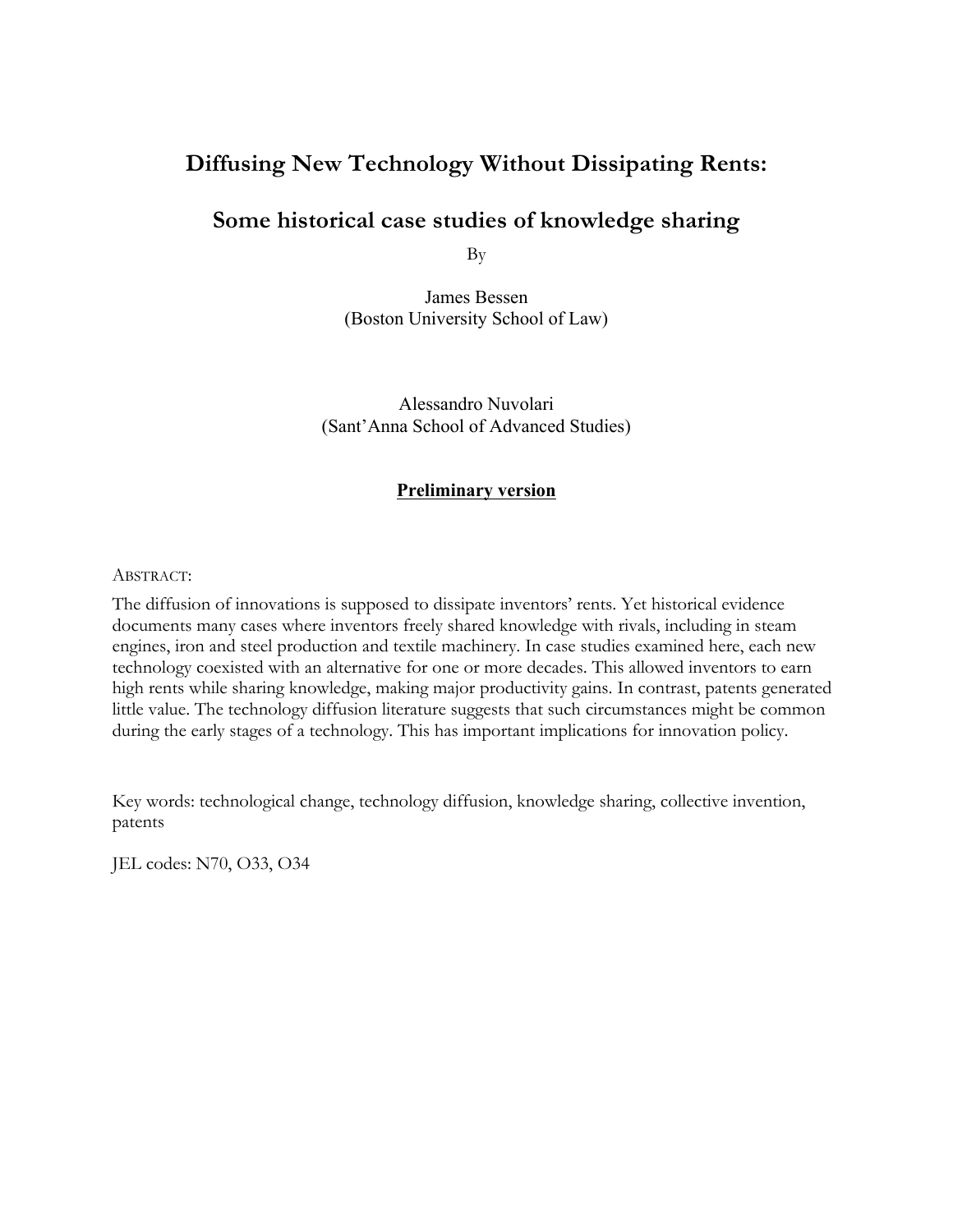## **I. Introduction**

Economists have noted, with some surprise, that inventors sometimes freely exchange knowledge. Allen (1983) finds the sharing of knowledge of blast furnace technology "extremely puzzling." Von Hippel (1987) finds sharing of knowledge among steel mini-mills "novel." Lerner and Tirole (2002) find sharing of Open Source Software code "startling."

Knowledge sharing among inventors seems surprising because the uncompensated diffusion of technology—whether by imitation, "spillovers" or willful sharing—is supposed to dissipate innovators' rents. That is, standard theoretical models assume that diffusion allows rivals to drive down prices, reducing or completely eliminating the profits that the original innovator can make from the innovation. Willful sharing of technical knowledge — that is, facilitating free diffusion would thus normally seem harmful to the innovator. While knowledge sharing can offer some benefits to innovators, especially with reciprocation, rent dissipation is typically assumed to outweigh any such benefits. Only, perhaps, in exceptional circumstances would knowledge sharing seem congruent with the pursuit of standard economic self-interest.

Yet an accumulating body of evidence (reviewed below) suggests that knowledge sharing between innovators is not at all exceptional. "Open Innovation" may be a recent management fad and Open Source Software may be a recent development, but innovators have shared knowledge of their inventions since the nineteenth century and before. <sup>1</sup> While episodes of knowledge sharing have been limited in time and geography, they have been responsible for major technological improvements in key technologies such as textile machinery, steam engines, iron and steel production. This is significant because it suggests that conventional notions about innovation incentives and diffusion might not be universally applicable. Critical features of the innovation landscape might appear under different conditions than those assumed in the standard models.

Using case studies of several nineteenth century episodes of knowledge sharing, this paper explores whether, in fact, free diffusion did dissipate rents during these episodes, and, if not, why. We find that during these episodes

- firms using new technologies continued to earn high profits for one or more decades despite knowledge sharing and diffusion,
- they also made dramatic productivity gains then, suggesting that innovation incentives remained strong and that knowledge sharing was important to technological advance,
- where inventors obtained patents, the patents generated relatively small rents, suggesting that market exclusion was not valuable then, and,
- the new technologies coexisted with alternative inferior technologies for extended periods of time, suggesting significant constraints on the implementation of the new technologies. A common constraint was the limited supply of people with the practical knowledge and skills to build, install, operate and maintain the new technologies.

 <sup>1</sup> See Penin, 2007 and Powell and Giannella, 2010 for useful surveys. See Bessen and Nuvolari (2012) for a historical survey.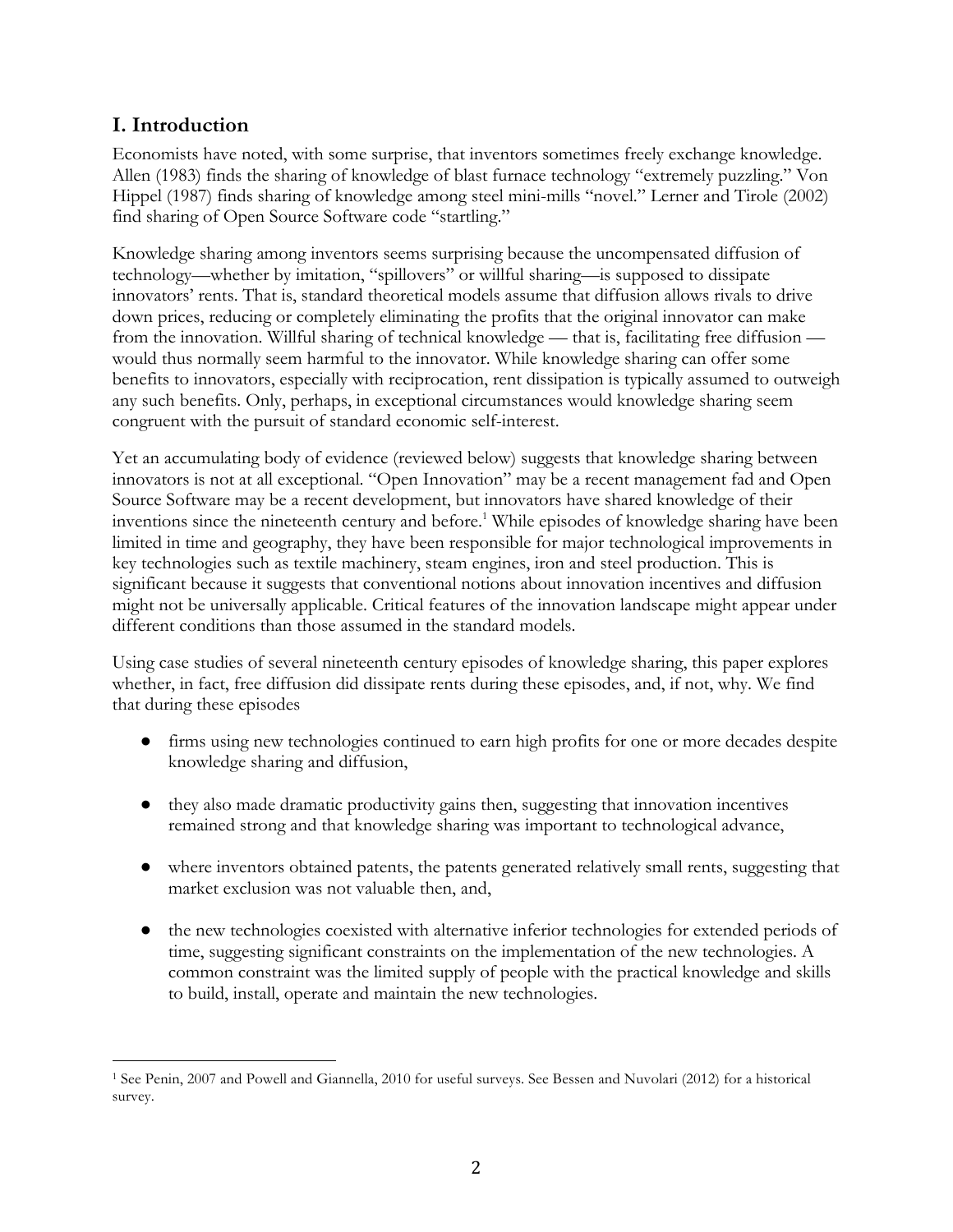These findings allow us to identify some general conditions where free diffusion does not dissipate rents and where knowledge sharing is privately beneficial. These conditions might arise only at certain times, perhaps most significantly during the early stages of development of major new technologies. Indeed, the limited duration of these episodes suggests that diffusion might dissipate rents in the long term even in these cases. But, as we shall see, major productivity advances can occur before this happens and patents may be of little value then because they expire after limited terms. Thus these conditions have strong implications for innovation policy, economic growth and our understanding of the role of patents.

It is, of course, widely recognized that firms can protect their innovations against imitators without using patents. Trade secrecy, first mover advantages, and leverage from complementary goods and services might limit or slow diffusion (Levin et al. 1987). However, the puzzle posed by knowledge sharing raises a different issue, namely, that diffusion of knowledge itself does not necessarily dissipate the innovator's rents. That is, the historical episodes of knowledge sharing are not cases where innovators found ways to make their inventions excludable without patents; rather, excludability of the inventions was itself not particularly valuable to profiting from innovation.

Indeed, this distinction is important because there is a large empirical literature on technology diffusion that finds many cases where diffusion is slow even when appropriability is not an issue. Slow diffusion raises the possibility that early adopters might frequently earn rents even without substantial appropriability. Beginning with Griliches (1957), Salter (1960), Mansfield (1961) and Rogers (1962), researchers found that typically new technologies were only adopted gradually over a decade or two. Yet in many of these examples, the delay was not caused by restricted access to the innovation, which was available to all producers in the industry. The literature provides several explanations for the delays, including the nature of capital replacement (discussed further below), user heterogeneity, and user learning about the technology. Nevertheless, adoption took a long time and early adopters might well have had opportunities to earn substantial rents. Such rents might have made knowledge sharing advantageous in rather common circumstances.

More generally, the case studies highlight the diversity of conditions under which innovation occurs and, consequently, the need for analysis and policy that reflect specific conditions. Adaptable policy might be especially important during the highly critical early stages of new technologies, when major technological innovations are made. Such policy might involve more than patents and, perhaps, significant limitations on the use of patents.

## **A. Background**

In order to analyze the case studies, we propose a general explanation for why knowledge exchange might be privately beneficial to innovators and why rents might not substantially dissipate during these episodes. We then compare observed behavior to the behavior predicted by our model.

## **Benefits**

It is not hard to identify potential benefits that arise when innovators exchange knowledge. For example, some case studies below illustrate situations where different innovators have developed complementary improvements in different steps of a production process. Mutual exchange allows them to combine complementary innovations, improving productivity (see also Harhoff et al. 2003). Even the simple exchange of performance data can have benefits in identifying best practice. Other benefits include enhanced reputations of engineers and mechanics (Nuvolari 2004, Allen 1983, Lerner and Tirole 2002) or enhanced value of specialized assets (Allen 1983).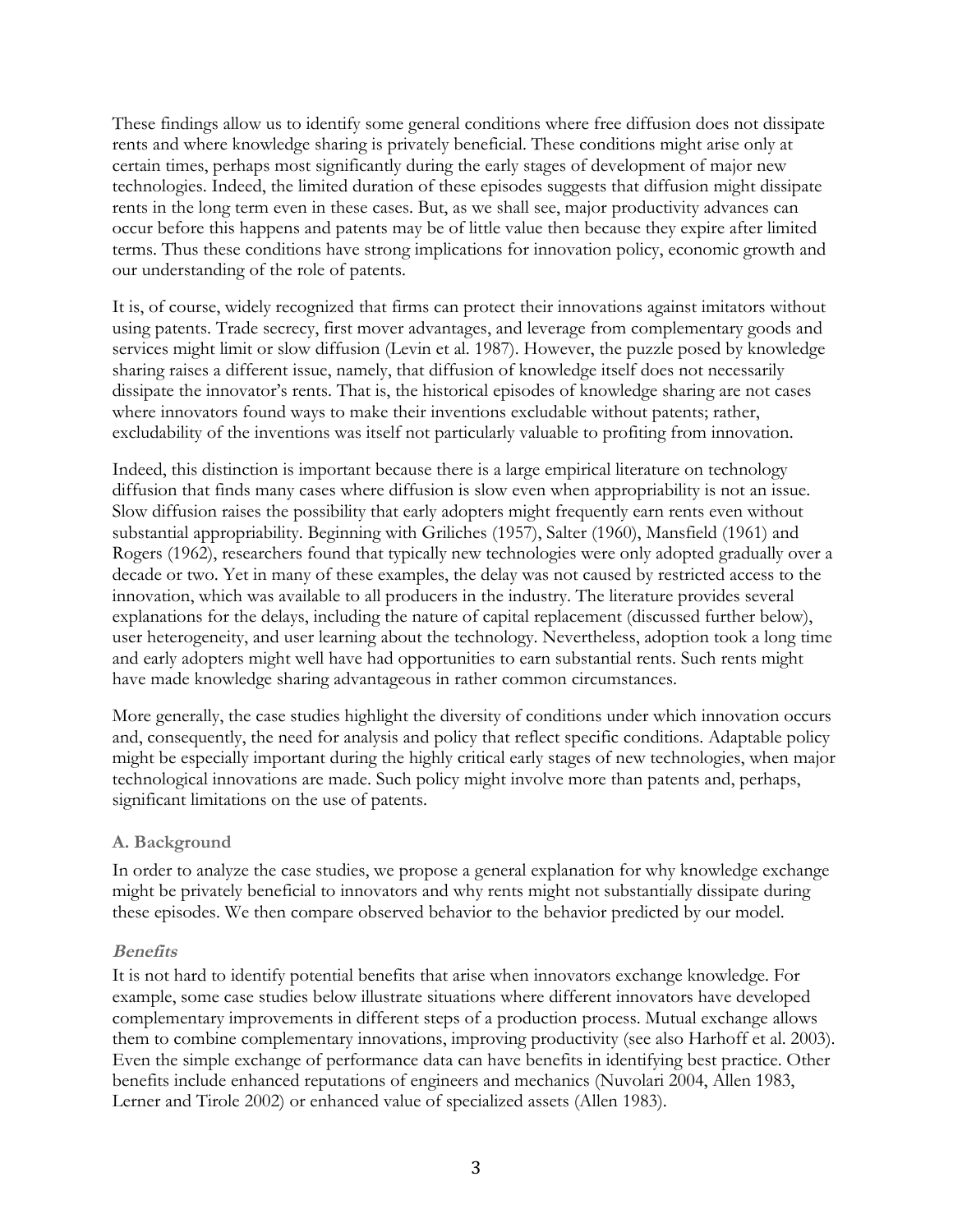Mutual exchange of knowledge, as opposed to unilateral sharing, involves reciprocal knowledge flows. Often, unilateral knowledge sharing occurs only within a well-defined community of innovators, such as among the Bessemer patent licensees, where there might be a reasonable expectation of reciprocation. The distinction between unilateral sharing and mutual exchange might not be so sharp as is often supposed because frequently only a restricted community of innovators has the knowledge and skills to apply the knowledge being shared. In any case, our main focus here is on the other side of the cost-benefit calculation, namely, the dissipation of rents presumed to result from sharing information with rivals, with or without expectations of reciprocity.

## **Dissipation of rents**

This dissipation of rents is typically assumed to be so harmful as to outweigh any benefits of sharing or mutual exchange. A standard assumption of almost the entire theoretical literature on innovation is that imitation dissipates rents, usually that imitation *completely* dissipates rents.<sup>2</sup> Thus Nordhaus (1969) assumes that an innovator earns zero rents after the patent expires. This is also a feature of the patent race models of Loury (1979), Lee and Wilde (1979) and the industrial structure investigation of Dasgupta and Stiglitz (1980). The assumption is that imitators add to industry output, driving down the equilibrium product price. In the worst case, imitators freely enter, driving the product price down until it equals marginal cost, eliminating all rents. Moreover, this argument applies not only to imitation, that is, to the intentional copying of technology, but also to other sorts of uncompensated diffusion, including inadvertent "spillovers" as well as intentional knowledge sharing.

The assumption that free diffusion dissipates rents seems highly plausible, but there is little actual evidence that this assertion is *universally* true, especially regarding the complete dissipation of rents. Certainly, there are many cases where diffusion does or could dissipate rents. But it is less obvious that this is generally true for all technologies at all stages of development.

## **Coexistence of new and old technologies**

Indeed, the literature on technology diffusion and the replacement of obsolete equipment suggests that firms can earn rents even with freely available technology. Consider, for example, Salter's (1960) model of delay in the adoption of new techniques. Salter explored the lags in the adoption of blast furnace techniques and built a theoretical model to explain the phenomenon. In his model, producers using the new technology earn rents while other producers continue to use older, technologically inferior vintages. The market for pig iron is competitive so that the market price equals the marginal cost of production using the old technology.<sup>3</sup> Then producers using the new technology earn rents equal to the cost advantage of the new technology, that is, the difference between the marginal cost of production using the old and new technologies.

This model is at odds with the common assumption in the innovation literature of free entry with the new technology. If producers using the new technology could freely enter, they would drive producers using inferior technologies out of the market. Of course, this is what eventually happens, but the extensive empirical evidence of diffusion lags implies it can happen rather slowly. The

 $2$  An important exception is Boldrin and Levine (2008).

<sup>&</sup>lt;sup>3</sup> Or, more precisely, since Salter considers multiple vintages at once, the market price equals the marginal cost of production of the oldest vintage still in use.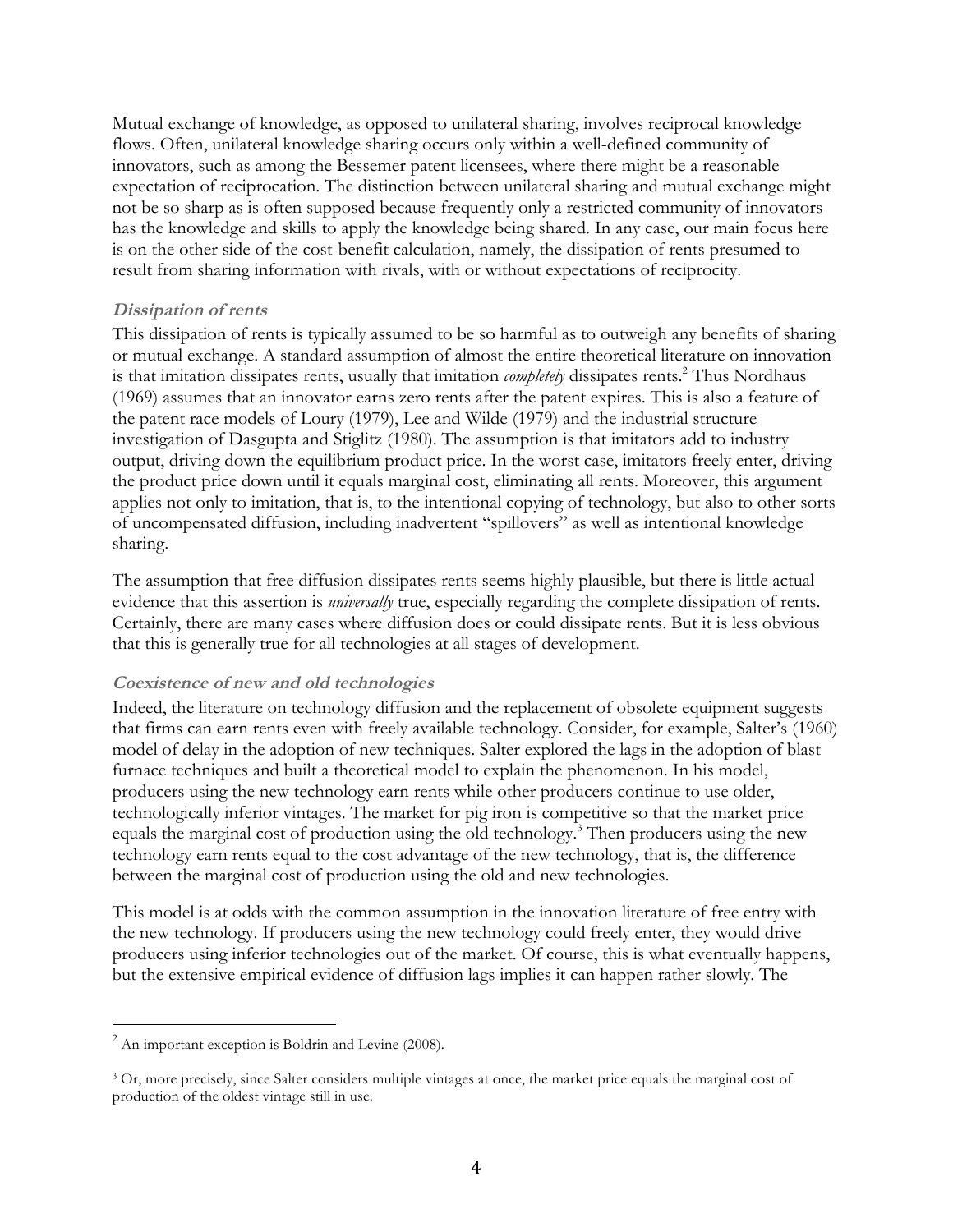innovation literature often abstracts away from the coexistence of old and new technologies, assuming complete replacement instead.4

In Salter's model, the technology is embodied in capital equipment. Producers using old technology have sunk their investments in a particular capital vintage and will not switch to the new technology until they can earn enough profit to justify investment in new capital. In some models in this literature, this investment decision is shaded by expectations about the rate of technological improvement and the corresponding rate of technological obsolescence.<sup>5</sup> Economists have also realized that diffusion lags might involve investments in complementary assets in addition to investments in new capital goods, including investments in interrelated technologies (Frankel 1955), specific human capital (Chari and Hopenhayn, 1990), learning-by-doing (Parente, 1994; Jovanovic and Lach, 1989), and search (Jovanovic and MacDonald, 1994). Mokyr (1976) provides a "growing up" model of industrial development where a new technology sector coexists with an older technology, the pace of replacement determined by the rate of investment in new technology.

All of these models imply that the producers using new technology earn rents without restricting access to the technology. Under such conditions, knowledge sharing might be feasible. Braguinsky and Rose (2009) and Bessen (2011) develop specific models where knowledge sharing occurs when new and old technologies coexist. But we can identify some general conditions along these lines where diffusion would not substantially diminish innovators' rents, thus making knowledge sharing feasible:

- 1. A new technology coexists with an inferior substitute technology for some period of time. This coexistence might be temporary, perhaps lasting one or two decades.
- 2. In order to coexist, some constraint must limit the entry of producers using the new technology. Otherwise, in a competitive market, they would freely enter until the price fell so low that producers using the alternative technology would be driven from the market. What could impose such a constraint? One possibility is a limited supply of a critical input such as a specific iron ore for a new blast furnace technology (Allen 1983). Another, more general possibility arises when the knowledge needed to build, install, operate and maintain the new technology is in limited supply and cannot be easily replicated. Particularly during the early phases of a new technology, this technical knowledge and associated skills might be difficult to teach managers, mechanics and workers for a variety of reasons (see for example, Bessen 2012).
- 3. The alternative to the new technology produces an inferior substitute, for example, an alternative process that produces the same product, but at a higher marginal cost.<sup>6</sup> The innovator's rents derive from the difference in the marginal costs of the two technologies. Such a difference could arise from competition between new and old versions of the same

 $4$  For example, in Arrow (1962), a superior new technology immediately drives an incumbent technology from the market, even if the new technology is a minor "non-drastic" improvement. In this case, the producers of the old technology stop producing, but serve as a "competitive fringe."

<sup>5</sup> The literature considering expectations includes Brem (1968), Williamson (1971), Kamien and Schwartz (1972), and Rosenberg (1976). Bessen (1999) models expectations using real options.

<sup>6</sup> If it is a product innovation, the alternative product is equivalent, but of a lower quality.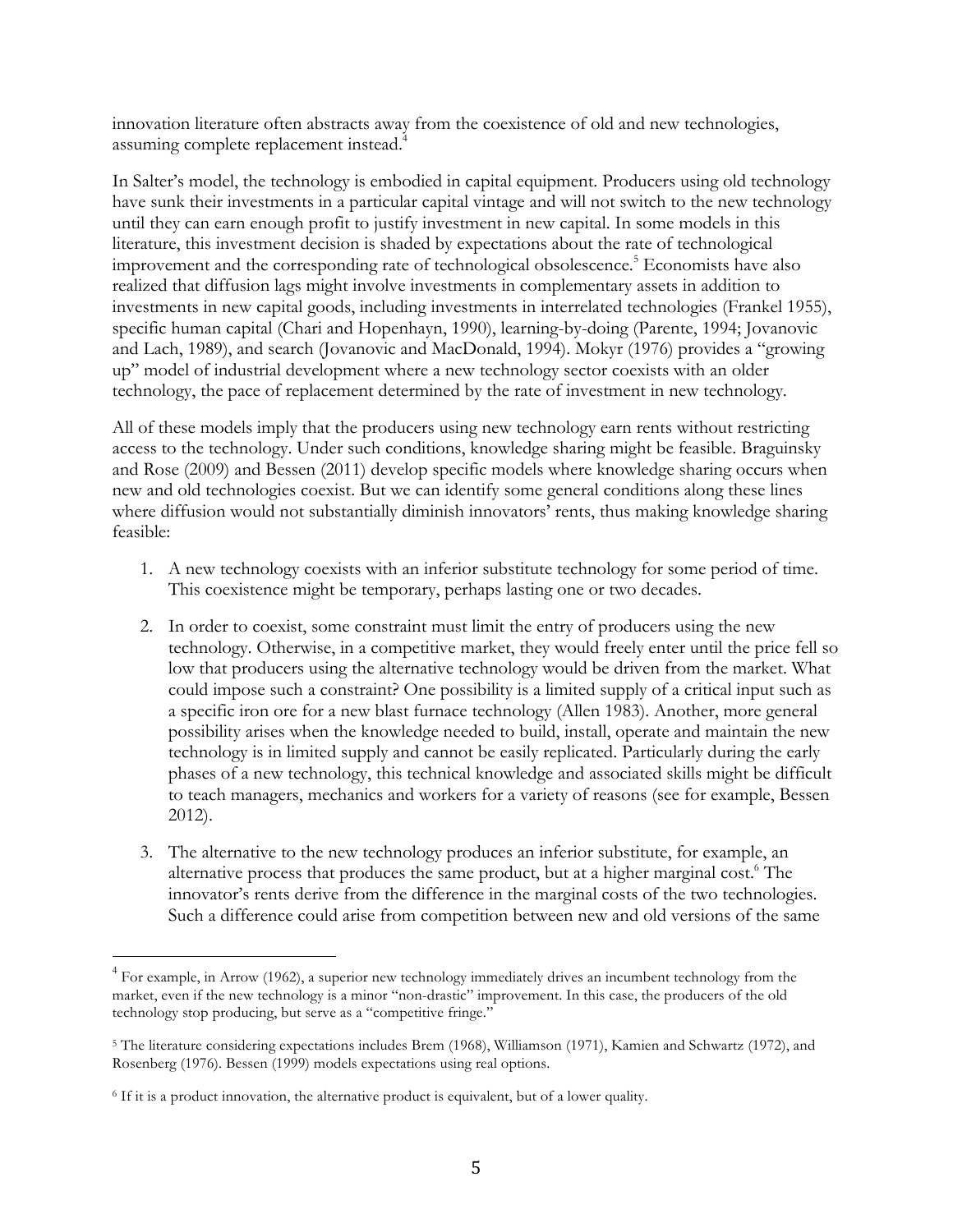basic technology; or it could arise from competition between domestic production and imports from countries with different factor prices; or it could arise from competition with an imperfect substitute, such as the competition between iron rail and steel rail.

4. The market for the final product is competitive. If, instead, incumbent producers have market power, rents might dissipate substantially. For example, in Reinganum (1983), a monopolist incumbent using inferior technology might coexist with a new technology, as long as the benefits of the new technology are not too great. In this case, the addition of an imitator using the new technology would affect prices and would diminish the innovator's rents. Thus only when the incumbent market is competitive, can we expect coexistence of old and new technologies to be a clear sign that diffusion does not dissipate innovator's rents.

The literature on diffusion lags and technological replacement suggests that these conditions might not be uncommon. Yet these conditions might thus make knowledge sharing feasible.

#### **Patents**

Conversely, under these conditions, the value of patents to innovators might be limited. When rivals do not dissipate rents, patents obviously do not provide value by excluding rivals from the market. Because the rents derive from use of the innovation rather than from exclusion, innovation under these conditions might be thought of as "user innovation" (von Hippel 1988). However, even under these conditions, patents might provide private value by restricting use of a particular innovative improvement. In this case, however, the value of the patent is only the incremental value of that improvement over the next best version of the technology, not the entire value of the technology. Moreover, innovators might be reluctant to assert patents in circumstances where it might undermine reciprocal exchange. This reasoning suggests that patents might be of relatively limited value under the conditions that give rise to knowledge sharing.

 $*$  \* \* \*

Summarizing these theoretical considerations, we examine cases of knowledge sharing below to see if, in fact, innovators earned substantial rents during the periods when knowledge was exchanged. We also look at whether productivity improved substantially during these periods, as evidence of healthy innovation incentives. We consider whether the new technology coexisted with an alternative, substitute technology and whether that substitute was competitively provided. We explore the circumstances leading to the end of "soft" competition between rivals using the new technology. And, in those cases where patents were obtained, we compare the royalties earned on patents to the rents earned from operations using the new technology. The findings are summarized in Table 1.

#### **B. Survey of knowledge sharing episodes during the long 19th century**

History textbooks and museums often depict inventors as jealously guarding their secrets to make sure that they are not copied. For example, the Wright brothers kept news of their first flight secret for several years so as to buy time to patent their invention and develop it further. Yet this view is one-sided. Significant evidence shows that inventors sometimes shared their knowledge. Indeed, before their successful experiment, the Wright brothers themselves actively shared knowledge in a vibrant international community of inventors and scientists that openly reported and discussed merits and limitations of different designs of flying machines (Meyer 2011). Such crucial activity is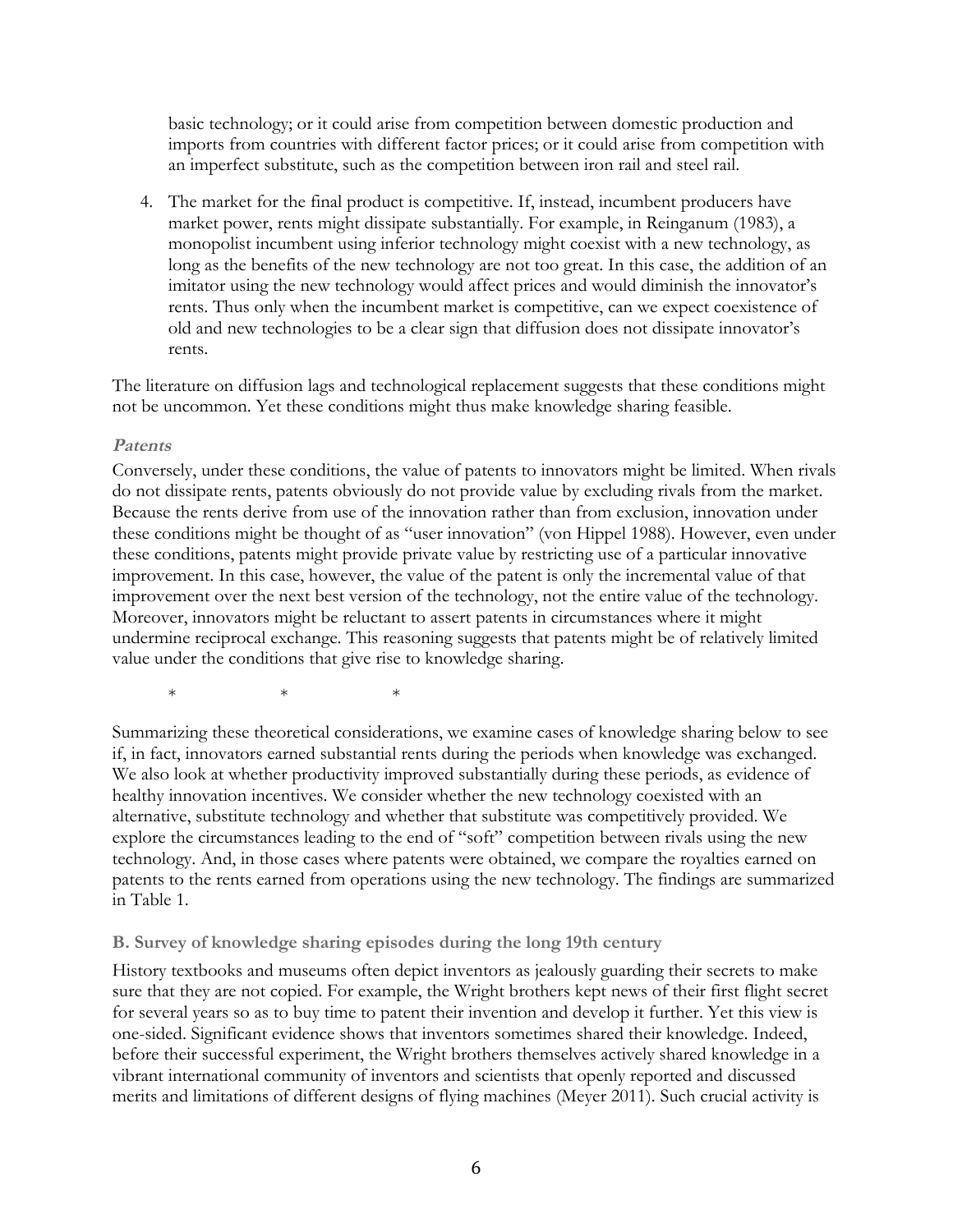too often slighted in textbooks and museums. To be sure, it is much easier to find documentary evidence of patents than of shared designs. Perhaps, too, knowledge sharing that occurs during the early stages of a technology is ignored when the "winners write history." But economic historians are now developing a more complete picture of innovation where knowledge sharing plays a prominent role (see Bessen and Nuvolari 2012 for a more complete survey).

Allen (1983) was the first to identify knowledge sharing during the nineteenth century in the form of "collective invention," which he documented in the British iron industry in the Cleveland district. Allen (1983, p. 21) speculated that "under the conditions prevailing during the nineteenth century, [collective invention] was probably the most important source of inventions." Allen's conjecture rests on the idea that, before the establishment of corporate R&D laboratories, in many industries inventive activities were carried out as a by-product of investment processes without resorting to patent protection. This conjecture is supported by Moser's (2005, 2010) finding that most nineteenth century inventions were apparently not patented: only 11% of the British inventions and 15% of the American invention exhibited at the Crystal Palace World's Fair in 1851 were patented.

Prior to the nineteenth century and the Industrial Revolution, a strong tradition of innovation with knowledge sharing was supported by the guilds. Epstein argued that guilds actively promoted the sharing of technical knowledge in a period when its transmission by other means such as printed texts was inherently limited (Epstein, 2004).

Knowledge sharing practices survived the demise of the guilds, taking new forms during the nineteenth century. In the Cleveland iron district, systematic knowledge sharing among engineers and designers of blast furnaces revolutionized the iron industry (Allen 1983). More recently, Allen has documented earlier instances of collective invention during the Industrial Revolution (Allen, 2009). These include the development of coal-burning houses in London (Allen, 2009, pp. 92-93), the adoption of clover, sainfoin and turnips in crop rotations by open field farmers (Allen, 2009, pp. 68-74) and improvements to the spinning jenny, which was initially developed by James Hargreaves, but improved and refined by means of collective invention processes.

The best-documented case of collective invention during the Industrial Revolution is the early development of the high pressure steam engine in the Cornish mining district (Nuvolari, 2004; Nuvolari and Verspagen, 2007; see case study below). British civil engineers tended to share knowledge as well, with a view to enhancing their professional reputations (MacLeod, 1988, pp. 104- 5).

During the early nineteenth century in the United States, knowledge sharing was seen in the cotton textile industry (see case study below), in the development of the high-pressure steam engine for western steamboats (Hunter 1949: 121-80, Mak and Walton, 1972), paper-making (McGaw 1987), and among mechanics generally (Wallace, 1978, pp. 211-239, Thomson 2009). Especially important was knowledge sharing among mechanics making firearms; they developed the techniques of using interchangeable parts, essential to the "American System" of manufactures (Thomson 2009, pp. 54- 9). Later in the century, the Bessemer steel producers shared knowledge extensively (Meyer 2003; see case study below).

Nor was knowledge sharing restricted to manufacturing industries. In addition to the agricultural examples cited above, Moser and Rhode (2011) describe the existence of widespread knowledge sharing in the community of American rose breeders in the early 1900s. More generally, Olmstead and Rhode (2008) have demonstrated highly dynamic biological innovation in nineteenth and early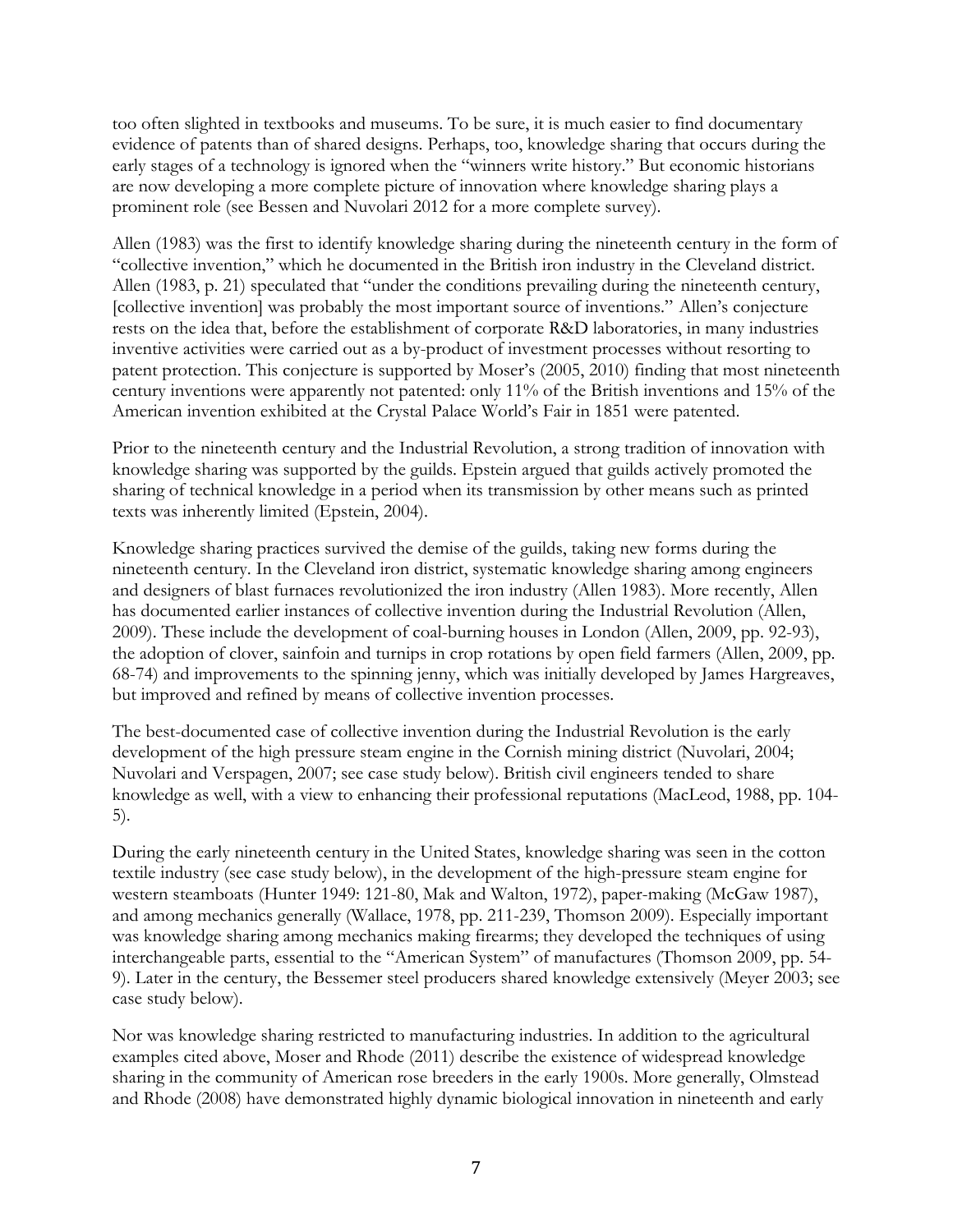twentieth century US agriculture in wheat, cotton, tobacco, alfalfa, corn and livestock. Individual farmers developed many of the improvements and they freely shared their varieties and knowledge with others.

This brief overview suggests that, contrary to the conventional view, knowledge sharing in the past was neither rare nor uncommon. To be sure, many of these episodes were short lived. Many involved rather mundane technical information, such as information on best practices conveyed through industry trade associations. Nevertheless, these episodes also involved major innovations in key technologies and, as we shall see in the case studies, critical productivity gains were sometimes achieved through shared knowledge.

## **II. Case studies**

## **A. Power Weaving**

## **Knowledge sharing**

Automation of textile weaving, especially for cotton, was one of the most important technological advances of the Industrial Revolution. During the late 1790s, the first power looms were put into operation in Britain. Beginning no later than 1810, American inventors began developing power looms. These inventions were influenced to varying degrees by British designs. Although early US inventors of textile equipment imitated British technology, the two technologies diverged significantly as American inventors made distinct improvements and adaptations (Zevin 1971, Jeremy 1981). The design that eventually dominated the US cotton textile industry during the antebellum period was developed by William Gilmour, an immigrant mechanic who had experience with textile equipment in Scotland. Arriving in New England in 1815, Gilmour contracted to build weaving equipment for Judge Lyman of the Lyman Cotton Manufacturing Company in 1816 [Bagnall]. A year later, the loom was in operation.

But Gilmour did not patent this loom.<sup>7</sup> Instead, he freely shared the design with David Wilkinson, a prominent Rhode Island mechanic who had helped him, charging \$10 for his drawings [Bagnall 1893]. And Judge Lyman encouraged the use of the loom by other manufacturers. Wilkinson and Gilmour went into the business of building textile equipment for these manufacturers. Gilmour also benefited from a \$1500 subscription subsequently raised by cotton manufacturers to thank him for his important contribution.

## **Rents**

Were Gilmour and Lyman irrational or foolhardy or acting on philanthropic motives to encourage rivals among mechanics and cotton manufacturers? Did these actions undermine their own selfinterests by increasing competition and driving down the margins on looms and cotton cloth? Apparently not. Zevin [p. 144] provides evidence that both margins declined only slowly:

In the years immediately before and after 1820 the Boston Manufacturing Company sold machinery at average prices 50 per cent above direct costs. By 1830 the successor, Locks and Canals Company, contracted to make machinery for a 30 to 35 per cent advance above costs.

 $7$  Gilmour later obtained a patent for a loom in 1820, although little is known about this design. Under patent law it had to be different than the model introduced in 1817.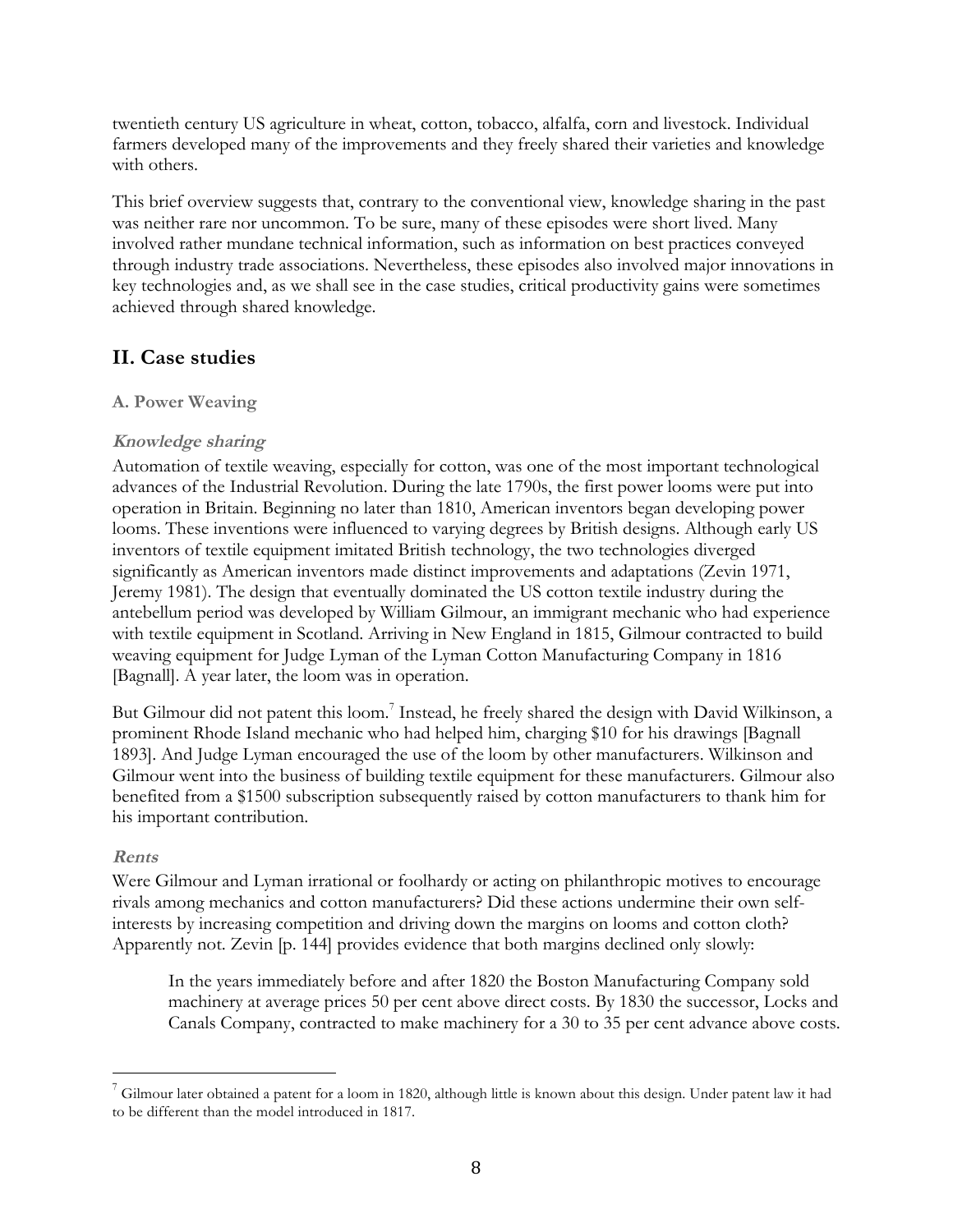By the late 1830s, it contracted to build the Massachusetts Cotton Mills for a profit of 5 to 10 per cent on direct costs.

Margins were high for two decades. But Gibb (1950, p. 78) notes that during the 1830s, Locks and Canals began the practice of frequently licensing improvements made by other manufacturers, implying that "no longer could a machine shop, however large, enjoy unchallenged local demand for all its products." By the mid-1830s, competition from outsiders had finally become significant. Zevin [p. 143] notes a similar or perhaps even slower decline in gross cloth margins, from 5.33 cents per yard in 1823-28, to 3.85 cents per yard in 1834-43, to 2.72 cents per yard in 1859-60 for coarse cloth at the Blackstone Manufacturing Company.8

The high margins earned by cotton manufacturers and by machine shops producing cotton textile equipment allowed them to earn supranormal profits despite diffusion of their technology. Why did the margins stay high for so long? Part of the reason was that the markets were in extended disequilibrium. Zevin finds that cotton cloth production in the US grew at a 42.1% per annum rate from 1815-24 and 17.1% per year from 1824-33. After that, growth slowed to 5.1% per year. Cotton cloth woven by power looms initially competed against several substitutes: cotton cloth woven on handlooms, wool and linen, and British imports, which were subject to heavy tariffs. Power woven cotton cloth initially coexisted with these substitutes, but unit costs were much lower than handloom rates, allowing high margins. By 1833, however, power weaving had completely replaced handloom weaving and British imports of coarse cloth (Zevin).<sup>9</sup>

Yet it took nearly two decades to largely replace these alternatives. Given freely available designs for looms and for other equipment, why did it take so long? What took so long for new machine shops to enter production, or for old ones to scale up production of textile equipment, supplying new entrants in cotton manufacture? Zevin [p. 144] attributes these rents to the relatively inelastic supply of people with ability to "build, install, operate, and maintain the new machinery." The design of the power loom was only one part of the total knowledge involved in the technology. Indeed, Gilmour was unable to make his own loom work until a weaver who had experience on English looms showed him how [Bagnall]. Bessen [2003, 2012b] argues that the new technology required weavers to acquire substantial new skills and few mill managers initially knew how to set up organizations to do this. Managers, furthermore, needed intimate knowledge of the technology. Zevin [p. 145] points out that almost none of the mills survived during the early years unless they had their own machine shops or a close relationship with an outside shop. The machine shops themselves faced a limited supply of mechanics who knew how to build and install this new equipment. As late as 1845, the Locks and Canals Company experienced production delays caused by skilled labor shortages, thanks to a scarcity of mechanics and the long training and experience needed [Gibb].

If Zevin's interpretation is correct, the machine shops and the mills earned substantial rents based on the skills and knowledge of their employees and managers, specific skills and knowledge associated with the new technology. These rents meant that diffusion had little if any effect on profits, at least in the near and medium terms. Hence, Gilmour and Lyman did not harm their own interests when they encouraged sharing of the new loom design.

<sup>&</sup>lt;sup>8</sup> These estimates are calculated these from the figures in his Table 3. These differ slightly from the averages reported in Zevin's text.

<sup>9</sup> British imports of fancy cloths, a relatively small part of the market, was not entirely replaced by then, however.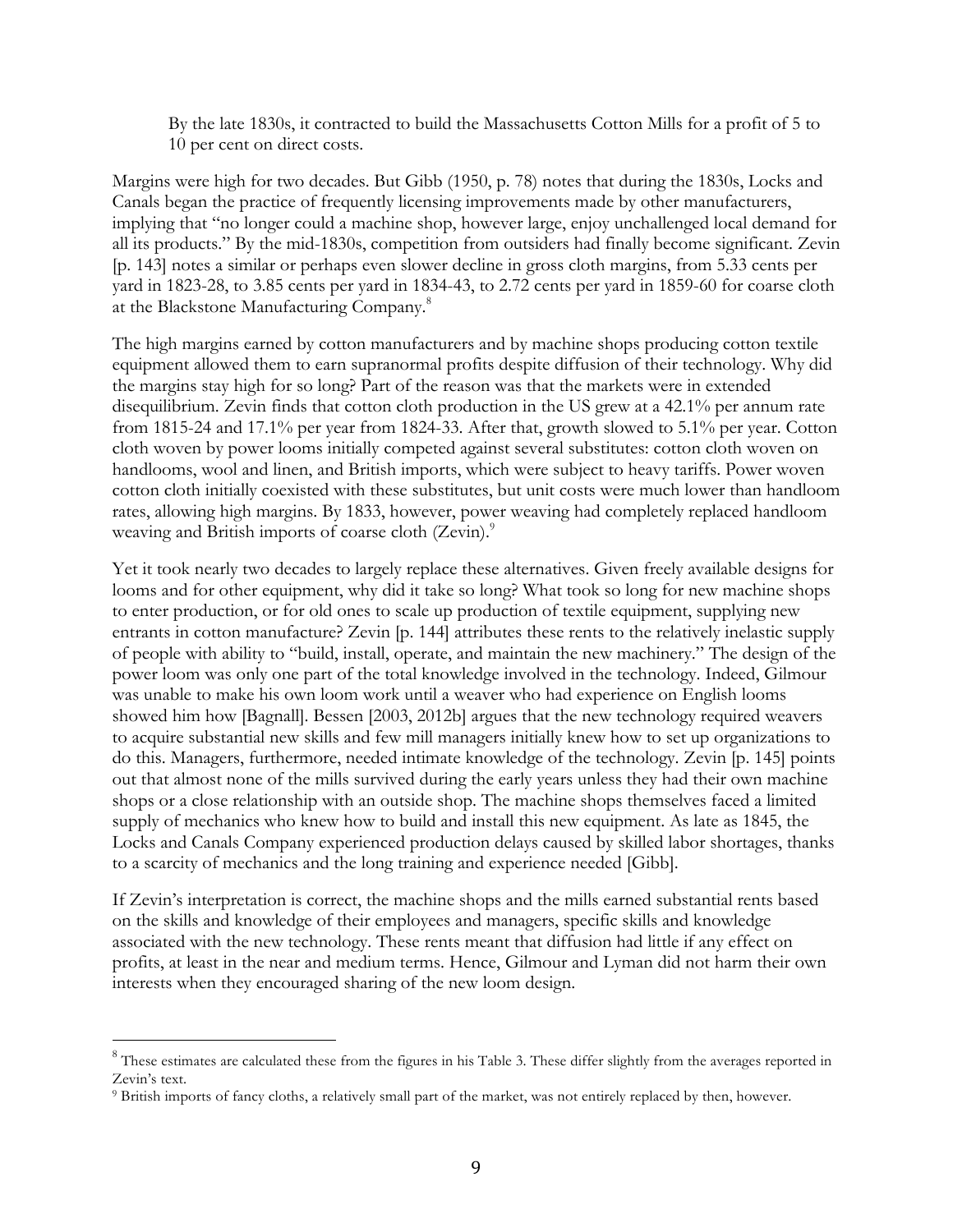On the other hand, there were well-known benefits to exchanging knowledge. Mechanics of this era widely shared knowledge with others in their networks [Wallace, Thomson, Meyer]. They generally visited each other's shops, learning from each other's techniques and shared inventions, sometimes even at an early stage.<sup>10</sup> Textile technology was highly complex and for each step in the process there were many different ways of proceeding and many different techniques to build the equipment. No one machine shop on its own could expect to develop the best equipment in all areas and build it using the best techniques. The Boston Manufacturing Company (BMC) developed the most complete product line, yet still actively sought to learn from others. For example, Francis Cabot Lowell, founder of BMC, proposed to the owner of another mill "that we might see your machinery and copy from it as far as we pleased provided we would permit you to have the use of our patent Looms and warping machine and permit you to copy our Dressing machine [Gibb 40]."

This sort of knowledge exchange could apparently be highly beneficial as suggested by the exceptionally strong productivity growth that accompanied it.<sup>11</sup> The labor time required to weave a yard of standardized coarse cloth fell from about 39.6 minutes on the handloom to 8.3 minutes on power looms at the Lawrence Company by 1835 (Bessen 2012a), a 79% reduction. The main inventions responsible for this reduction were either not patented or patents were not enforced.<sup>12</sup> Only about three minutes of the 31.3 minute reduction can be attributed to the patented loom temple. Even ignoring the initial power loom invention, which came substantially from England, the specifically American improvements in productivity were large during this period. From the BMC in 1819 to the Lawrence Company in 1835, the labor time required to produce a yard of cloth fell from 15.9 minutes to 8.3 minutes, a 48% reduction (Bessen 2012a). While later inventions, such as the Northrop loom, generated substantial *relative* decreases in labor time, the greatest absolute reductions occurred during this period of free knowledge exchange.

Thus knowledge exchange appeared to do little to dampen innovation incentives and may have done much to boost innovation itself. There was little downside from exchange thanks to the high rents that manufacturers earned.

## **Role of patents**

Conversely, these conditions also meant that the mills had little to gain by using patents to exclude firms from the market. This is seen in the experience of the Boston Manufacturing Company, which began by patenting its inventions, but later reversed course. Francis Cabot Lowell of the BMC introduced the first commercially successful power loom in the US, two years before Gilmour. Gilmour's design later proved superior, but for a brief period, the BMC loom was the leading

 <sup>10</sup> Wallace [1978, p. 216] writes, "They visited each other's shop constantly to exchange information, to stand silently watching a new machine or a new process, to speculate about the future of the mechanism. By and large, they knew each other's business and did not hesitate to show each other inventions in embryo, trusting their peers to honor their priority and the economic advantage it might mean. Their patents were often not taken out until years after the invention had become widely known in the fraternity; patents once taken were sometimes not announced or enforced, the patentee trusting his customers to honor his interest without reminder. To be sure, there were patent-infringement suits, like those levied by the embittered Oliver Evans, yet many of these were directed not against fellow mechanicians but rather against exploitive manufacturers.

<sup>&</sup>lt;sup>11</sup> Of course, exchange could take place through negotiated patent cross-licenses, but this sort of exchange is likely to be incomplete because of transaction costs and asymmetric information about the technologies. Free exchange did not have such obstacles.

<sup>12</sup> This compares the handloom with production at the Lawrence Company in 1835.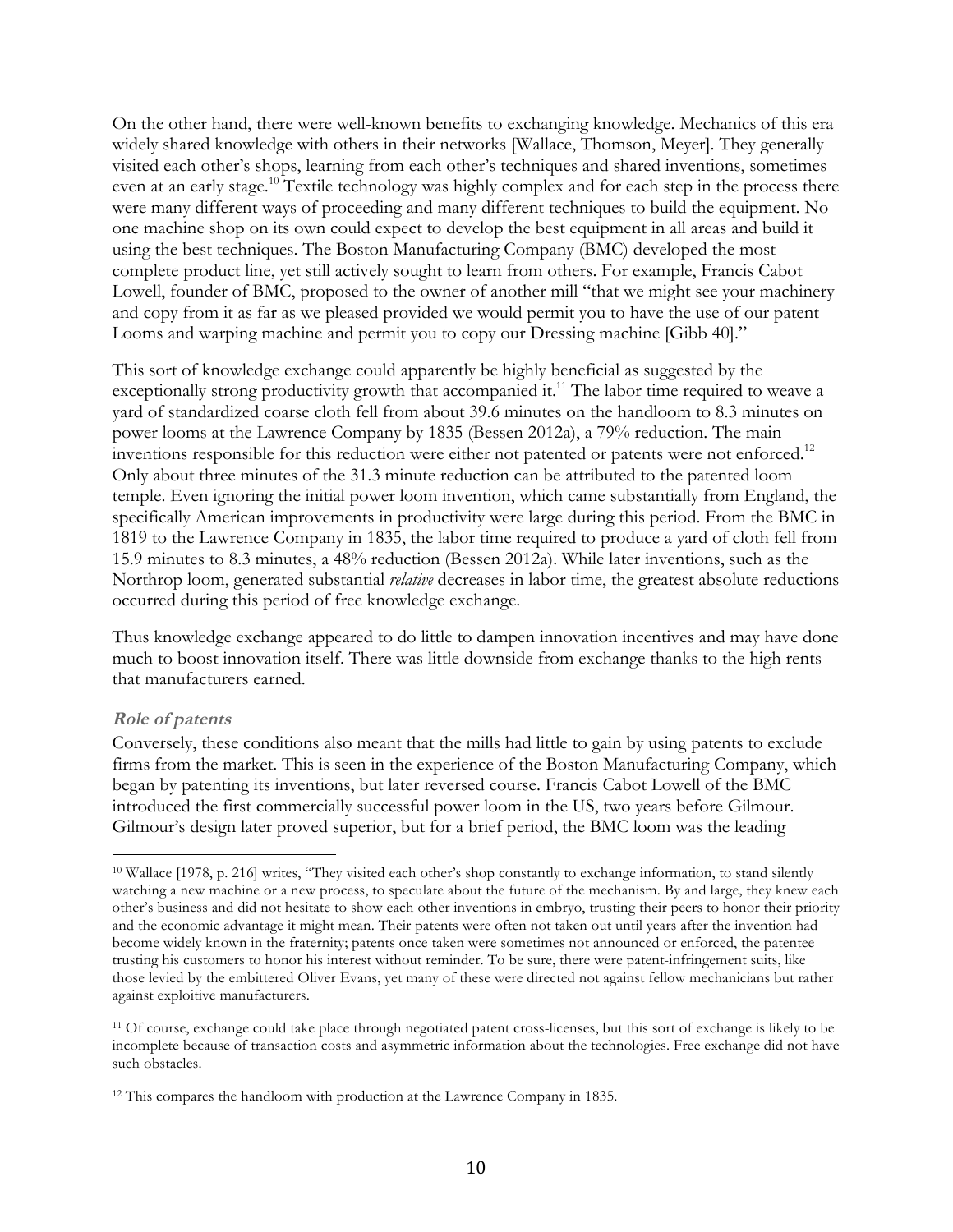technology. In contrast to Gilmour, Lowell and his agent Jackson patented their loom in 1815. Also, BMC's talented mechanic, Paul Moody, acquired eight additional patents on related equipment. In 1817, the BMC began offering patent licenses to its equipment designs and it began manufacturing patent looms and other cotton textile equipment then as well [Gibb 1950].

However, after a few years, the BMC reversed course. After 1821, Paul Moody did not obtain any more patents, despite making key innovations in such areas as power transmission within the mill [Burke, 1847, Gibb]. These innovations were not patented, but instead diffused rapidly through the industry, quickly becoming standard in all new mill construction. In 1823, the BMC ceased sales of equipment and patent licenses except to closely related companies [Gibb ]. That year, the machine shop was sold to a related company and the following year it was moved to East Chelmsford, where it began producing equipment for new mills owned by closely related firms in Lowell, Massachusetts. For the next two decades, the continuing machine shop operation only sold to outsiders occasionally.

Why did Boston Manufacturing give up on patents? Because they could make more money putting the machine shop resources into building capacity for their own use. From 1817 through 1823, the BMC sold patent licenses on textile equipment worth \$8,354 [Gibb]. In addition, they made gross profits on sales of manufactured textile equipment of \$33,190, part of which can be considered patent rents. Thus they did make money on their patents. However, during the same period, profits on their own production of cotton cloth were much larger. Dividend payouts during this same period totaled \$718,000 (on capital of \$600,000).

To make the comparison more concrete, the one-time patent licensing fee on a single power loom was \$15; the profit on each loom they built was \$35. But each loom in cloth production earned profits of over \$200 *each year* during the early 1820s.<sup>13</sup> The one-time patent royalty on a loom was less than one percent of the present value of expected profits from the operation of a loom. Thus it made far more sense to put the machine shop to work building equipment for BMC's own use or the use of closely-related companies. It only made sense to build textile equipment for other mills, perhaps, during temporary lulls in expansion plans. This appears to be the policy that the BMC machine shop and its successor companies followed through the 1830s as they built the equipment for the mills of Lowell, Massachusetts. And, while BMC could have continued to make some money selling a small number of patent licenses, it turned out that what customers really needed were licenses to BMC's entire technology, including their technical know-how and unpatented technology. From 1817 through 1823, BMC sold a few such complete technology licenses, making three times the royalties they earned from pure patent licenses [Gibb p. 47]. But the market for "naked" patent licenses was limited because these licenses would have been of little value without close access to a knowledgeable, skilled machine shop. But, as above, there were few such machine shops and, besides, these shops would likely have access to other loom designs, further limiting the market. In any case, complete technology licenses diverted the resources of BMC's machine shop

<sup>&</sup>lt;sup>13</sup> The 1820 Census of Manufactures reports 1,350,000 yards of cloth produced on 175 looms at the mill in Waltham in 1819, or 7,714 yard per loom per year. During the early 1820s, BMC made about 9 cents per yard in profit [Ware, p. 114]. Assuming that one third of the profits earned on cloth production could be allocated to looms (looms comprised about one third of capital costs [Montgomery 1841]), the annual profit per loom would be \$231.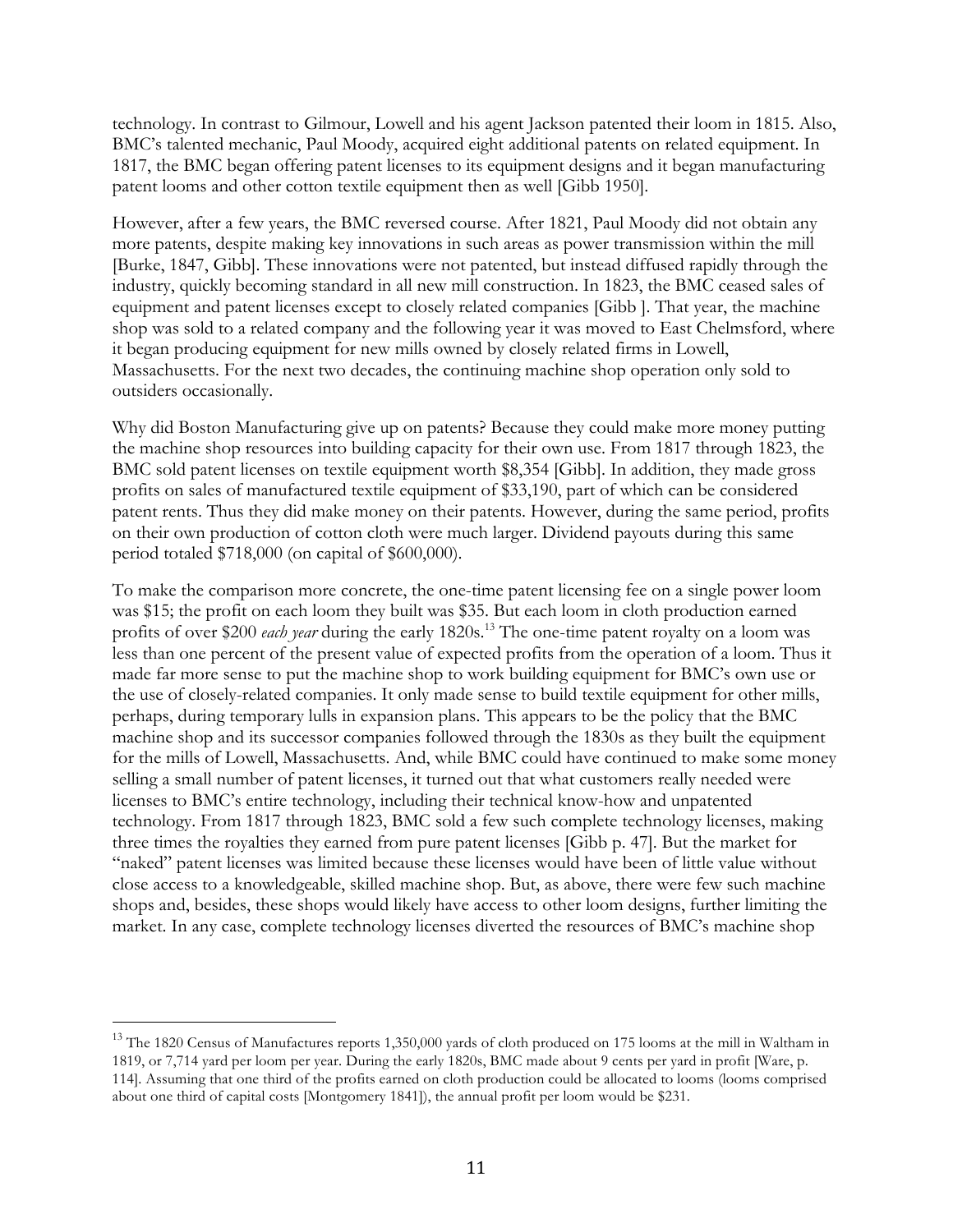away from producing their own equipment.<sup>14</sup> Profits were still far greater making equipment for their own use, and so the patent licensing program was dropped.

Nor was weakness of the patent system responsible for the relatively small magnitude of profits from patents. The BMC did have difficulty enforcing its patents for the double speeder (a machine used for winding cotton prior to spinning), in part because of faulty drafting of the patent [Jeremy 1981]. However, the power loom was the key invention, and it appears that the BMC had no difficulty getting \$15 per loom for a patent license or \$35 gross profit on manufactured looms through 1823 [Gibb, p 47].<sup>15</sup> Moreover, the patent royalty of \$15 compares reasonably well with the \$25 royalty that the powerful sewing machine patent pool was able to charge on a comparably priced piece of equipment [Lampe and Moser 2010].<sup>16</sup> Clearly, even if BMC had been able to charge a \$25 or even a \$50 royalty, the basic arithmetic still favored producing machines for their own use. Because the rents earned on technical knowledge were so much greater than the rents that could be earned on patents, under these conditions it made sense for mechanics and mill managers to exchange innovations. This did not harm them, they could gain access to improvements developed by others, and patents offered little in comparison.

Of course, patents were still valuable to independent inventors who did not necessarily possess the skills and experience to build equipment on a large scale and to manage production operations efficiently. Nevertheless, the same economics sometimes made it difficult for these inventors to capture much of the value of the technology. For example, Ira Draper was one of the more successful independent inventors during the 1820s and 1830s. He developed a successful loom temple, an attachment to the loom that kept the edges of the cloth straight. Draper patented this device in 1816 and he obtained a patent on an improved version in 1829 [Mass ]. In 1830, Draper's successor licensed the patent and also sold his own manufactured version for \$2. By comparison, the loom temple saved cloth manufacturers about \$35 each year on each loom in labor costs.<sup>17</sup> Draper only captured a small part of the value of his invention because the textile manufacturers were in a strong bargaining position relative to independent inventors such as Draper.

There were at least two reasons for this strong bargaining position. First, the manufacturers' rents gave them bargaining power. In a more competitive market, if a competing textile manufacturer purchased superior loom temples, it could produce cloth at a lower cost and could gain an advantage by dropping prices. This would reduce the profits of any manufacturer who lacked the cost-reducing technology. But because competition between textile manufacturers was limited before the 1830s, they were not under the same pressure to acquire the latest technology.<sup>18</sup> Second, because there were

 <sup>14</sup> At least one of these licenses made claims on Moody's time when he was not occupied at Waltham [Gibb p. 43].

<sup>15</sup> The persistence of this royalty through 1823 supports Gibb's analysis that the BMC did not experience significant price competition from Rhode Island mechanics using other designs, including Gilmour's.

 $^{16}$  BMC's cost for building a loom was \$90; sewing machines cost about \$75.

 $17$  The loom temple reduced the labor required per yard of cloth by about three minutes [Bessen 2012]. A loom at the Lawrence Company in 1835 produced 14,465 yards per year [Bessen 2012], implying a savings of about 723 labor hours per loom per year. At a mean wage of 4.9 cents per hour [Layer 1950], this comes to a savings of \$35.44 per year per loom.

 $18$  Formally, if the textile manufacturers actively competed but the inventor did not have competition, the inventor would have all the bargaining power and, in a standard bargaining game, would get all of the rents. But when the textile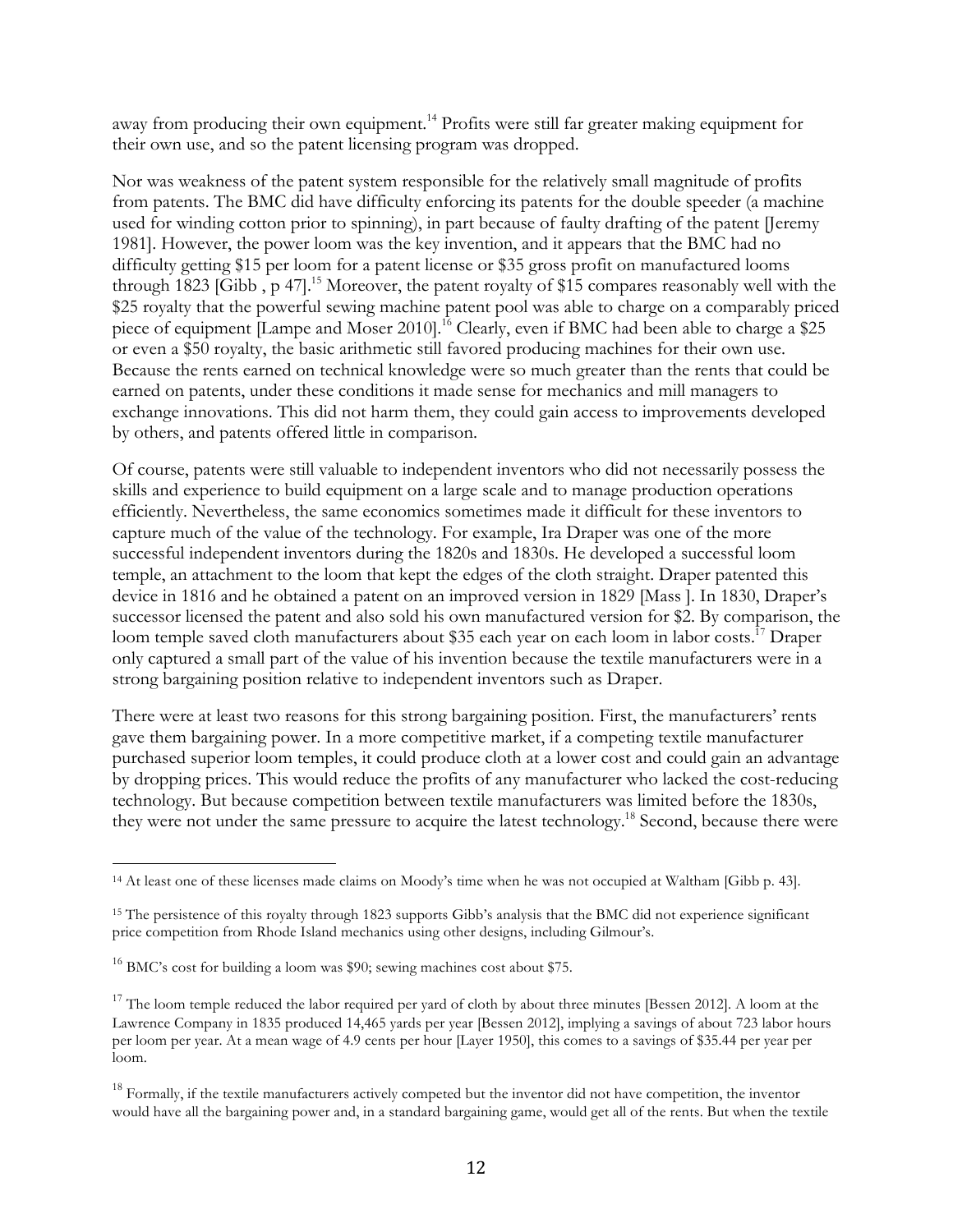alternative loom temples already on the market, the effective value of Ira Draper's loom temple to a textile manufacturer was only its incremental value over the next best model.

#### **Industry change**

Thus during the first decade or two of power weaving in the US, both clothing manufacturers and machine shops earned large rents on their technical knowledge, allowing them to freely exchange knowledge without significantly dissipating their rents. Inventors could make money on their patents, as Ira Draper did, but the amounts were relatively small.

This changed, however, as the technology developed. As the markets for textile equipment and for cotton textiles became more competitive, bargaining power shifted towards independent inventors. Also, following with the sewing machine patent pool formed in 1856, inventors obtained greater bargaining power by creating patent pools or large portfolios of patents that covered multiple techniques for achieving a given result. In this way, they could limit competition from substitute techniques or devices. Draper's successors did just this, creating a pool of key patents on high speed spindles in the 1870s and acquiring over 400 patents on their own on spindles between 1871 and 1903 [Mass ]. In 1895, when the Draper Company introduced the Northrop automatic loom, a major new weaving technology, they acquired a large portfolio of patents that gave them a dominant market position for decades [Mass].

Clearly, patents played a very different role in 1895 than during the first two decades of power weaving. Manufacturing could still provide profits beyond those achieved through patent licensing: the Draper Company chose to manufacture their looms after briefly licensing other manufacturers. And knowledge exchange between rival manufacturers continued: the New England Association of Cotton Manufacturers (later the National Association of Cotton Manufacturers) was founded in 1865 and its meetings featured sharing details of best technical and management practices. But the most important innovation after the Civil War was effectively and exclusively controlled thanks to Draper's patents.

When did behavior change? Did the growing competitiveness of markets during the mid to late 1830s spur innovators to patent more and share less? Some evidence suggests that this was the case. In Gilroy's review of US weaving technology published in 1847, some inventions were patented and some were not. As noted, Moody's improvements to power transmission in the mills (1828) were not patented. Nor was the most important invention of the 1830s, the weft fork.<sup>19</sup> But the significant inventions of the 1840s and 1850s were patented, by and large.<sup>20</sup> After 1860 there was a

 manufacturers earned substantial rents themselves, the bargaining was more akin to a bilateral monopoly bargaining game where the parties split the rents.

<sup>19</sup> Gilroy himself claims to have invented the weft fork in 1831, but did not patent it (Gilroy 1847, p. 416). Ramsbottom and Holt patented a version in 1834 in England, but they did not patent it in the US, perhaps because of Gilroy's prior art. There was no US patent claiming a similar device in the US until Stillman in 1841. Even if one discounts Gilroy's claim, unpatented versions were in use in the US. The weft fork was used first in the manufacture of fine cloths and only later for coarse cloth production.

<sup>20</sup> Draper (1907) cites the automatic let-off (the Barlett motion patented in 1857) and parallel picker (patented 1851 and 1859) in addition to the weft fork as the most important inventions. Other important inventions include Bigelow's combination of weft fork and brake and let-off that "held at the beat" (both patented in 1856).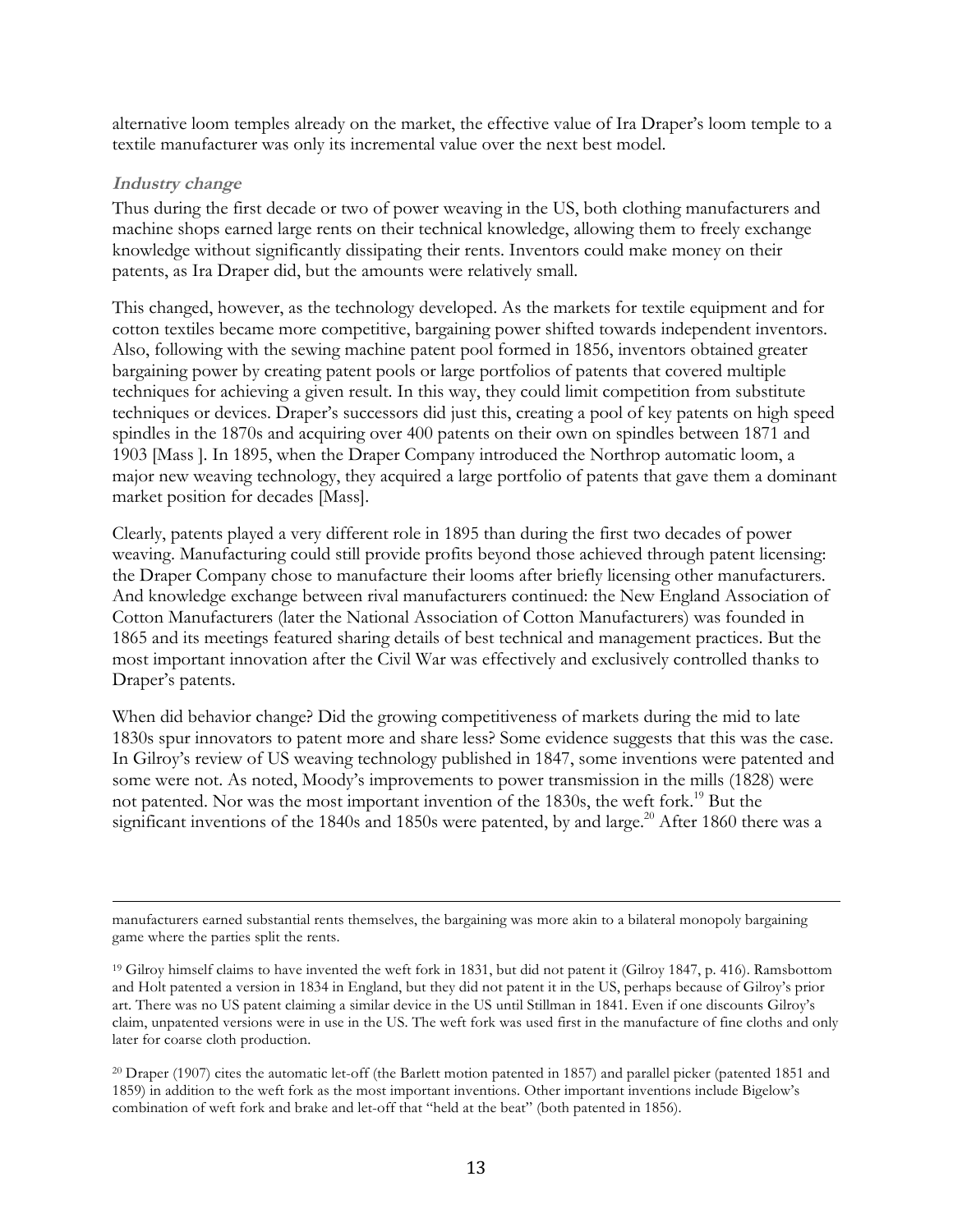lot of patenting activity, but, in the view of George Draper (1907, p. 30), no significant improvements in the basic technology until the Northrop loom in 1895.<sup>21</sup>

The change in behavior occurring during the 1830s is also shown in Figure 1, which charts the number of loom patents in force. While patenting rates overall increased, especially after 1852, the number of patents on looms that were granted each year increased sharply during the mid-1830s and this was distinct from the general trend. A statistical test of grant rates for loom patents identifies 1833 as the year of a significant break, the same year that the industry stopped growing rapidly.<sup>22</sup>

In summary, the timing of this change in patenting behavior supports the view that knowledge sharing was valuable and patents were of little value when rents were high. Diffusion did not dissipate rents then. But when markets became more competitive during the 1830s—presumably because constraints on experienced personnel had eased—then patenting became more important and major inventions were no longer shared.

#### **B. Bessemer Steel**

## **Knowledge sharing**

Patents played a much more central role in the development of Bessemer steel, making this example an interesting contrast to power weaving. In 1855, Henry Bessemer patented a process in Britain for refining steel by blowing oxygen through the molten metal. This process promised much cheaper steel, produced much more rapidly. But at that time, the technology was not well understood and the first attempts at commercial production failed, mainly because of difficulties in controlling the amount of phosphorus and carbon in the steel. Robert Mushet patented a technique in 1856 for controlling the carbon content and after much experimentation and the acquisition of lowphosphorus pig iron from Sweden, Bessemer began commercial production in 1858.

Although the original technology was developed in England, US innovators turned a somewhat crude technology into a true mass production tool. The largest market for steel produced using the original Bessemer process turned out to be steel rails for the booming American railroads. This market benefited from dramatic additional improvements in the scale, speed and cost of the technology realized by US innovators. By 1879, US production of Bessemer steel equaled and then exceeded British production (Bessemer 1905, p. 340). Most of the US improvements were realized through the free exchange of knowledge among competing Bessemer steel mills.

Railroads initially used rails made of iron, but in 1862 rails made of Bessemer steel were first used in Britain (Bessemer ). Although steel rails were initially much more expensive than iron rails, they lasted much longer and, for that reason, were economical when used on the most heavily traveled sections of track despite high relative prices. Also in 1862, Alexander Holley visited Bessemer's British operation to learn about the process and with an eye to acquiring US rights to the technology (Bessemer ). For his partners, Winslow and Griswold, Holley acquired rights to Bessemer's US patents in 1865, along with detailed plans for constructing a mill (Temin ).

<sup>&</sup>lt;sup>21</sup> Much of the inventive activity during this period was directed toward enhancements to deal with multiple colors, fancy weaves, carpets, patterns, etc. but not improvements in plain weaving.

<sup>22</sup> The "sup-Chow" test identifies this break as significant at the 1% level using the Quandt likelihood ratio test (Quandt 1960) with an F-statistic of 14.58. The data from 1816 through 1846 come from Burke (1847); we count patents described as looms, bobbins, cloth manufacture, and weaving.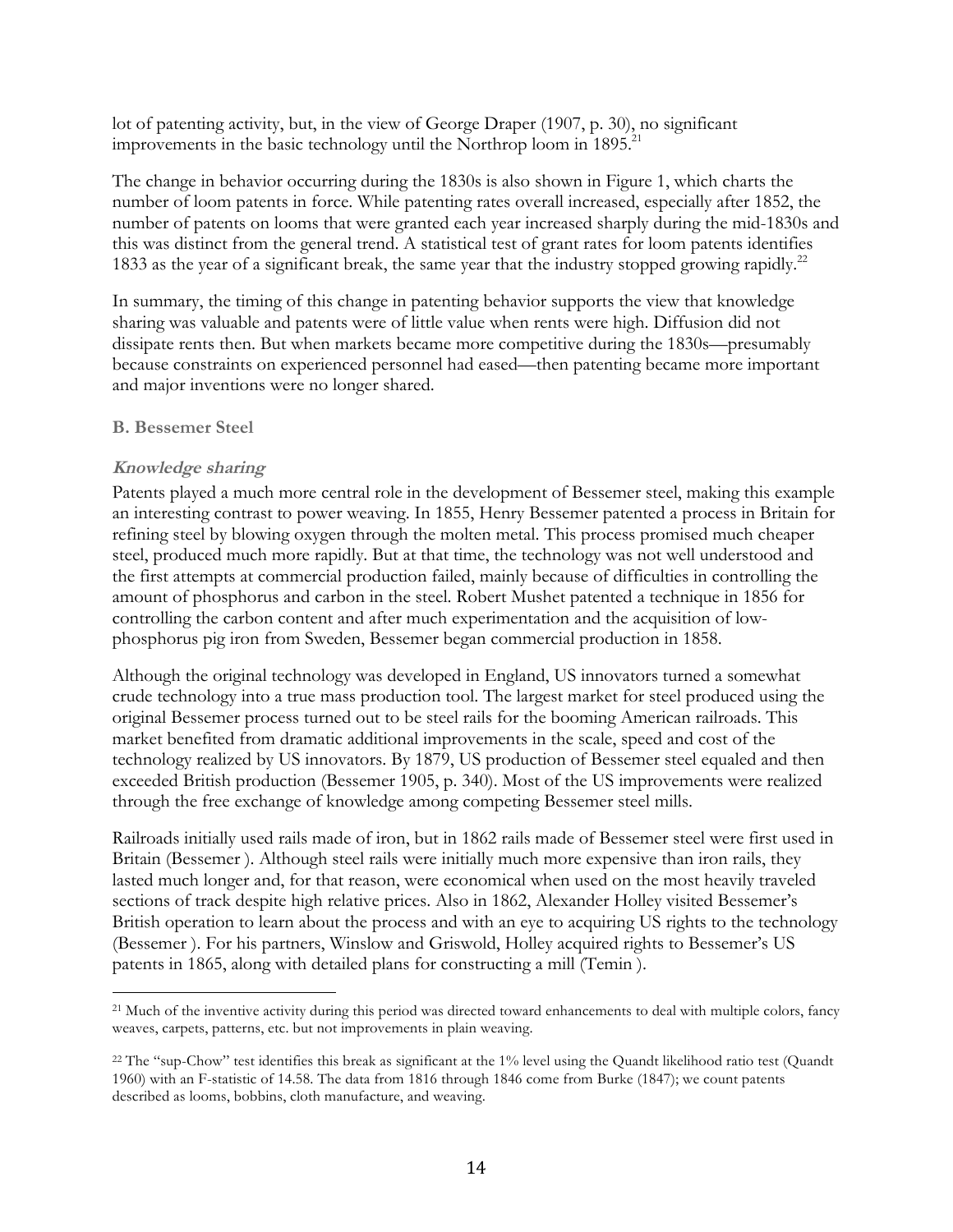At roughly the same time, another group acquired rights to Robert Mushet's US patent and to a US patent of William Kelly that read on the Bessemer process, although Kelly had not actually produced steel using this process (Gordon 1992). This gave rise to a situation of blocking patents where one group controlled Bessemer's patents on the equipment while the other group controlled patents on the process. In 1866, the two groups formed a patent pool to settle the conflict, with a share of the rights going to Winslow and Griswold (but not Holley) and the Kelly patent group.

The pool offered licenses to third parties for a modest flat fee plus running royalty (Temin).<sup>23</sup> Licensees received rights to the current patents plus rights to any future patents on steelmaking that the principles might obtain. But the license was also designed to encourage the transfer of knowledge (Temin 1964). Licensees received plans for a plant and detailed information on the process. To help transfer know-how, licensees could train two people at the Troy, NY plant run by Winslow, Griswold and Holley. And they were permitted to visit the Troy plant on an ongoing basis and were required to make their own plants open to the pool.

In addition to the formal communication requirements contained in the license agreement, the mills established several practices that ensured a high level of knowledge exchange. The top five or six engineers from the various mills met frequently to discuss technical issues (Temin).<sup>24</sup> One of the engineers, John Fritz, later wrote that "we met as a band of loving brothers…What each of us knew was common to all…This fraternal relationship was very important in the exchange of information in a new field (Fritz pp. 160-1)." Also, technical personnel rotated from one mill to another, learning the process under different conditions (Meyer ). Usually, managers at the new mills had been trained at older mills (Temin ). Also, from 1874 through 1877, Alexander Holley produced a series of fifteen to twenty technical reports for licensees (Temin 134). More generally, professional associations and publications for iron and steel professionals and engineers facilitated knowledge exchange. Several of the key Bessemer plant engineers published in the Transactions of the American Institute of Mining Engineers (Meyer ).

#### **Rents**

Were the US mills hurt when their engineers provided information to competing US firms? During the first decade of Bessemer steel production in the US, the production of these mills had little effect on the price of steel rails because it was only a small part of the total production of rails. Most rails were made of iron, which at this time cost much less than steel rails. But steel increasingly substituted for iron as the relative price of steel rails came down. In addition, US steel rails had to compete against British imports, which were subject to a steep tariff. In 1872, seven years after Bessemer production began in the US, US Bessemer rails were only 6% of the total market. Prices that year for US steel rails were set to fall just below the price of British imports after taking into account tariff and transportation costs (Morison pp. 171-2). Consequently, the output of Bessemer steel producers in the US had little effect on prices at this time. Under these conditions, sharing a technical improvement that reduced a competitor's cost would cause little, if any, harm.

 $23$  The flat fee was \$5,000 compared to an initial mill cost of \$80,000 to \$200,000 (2.5% - 6%). The running royalty was equivalent to about \$5 per ton of steel at a time when the price of steel was initially \$166 per ton, making the royalty 3%; the price fell to \$106.75 by 1870, making the royalty roughly 5% (Temin ).

<sup>&</sup>lt;sup>24</sup> This included Alexander Holley, John Fritz of Bethlehem Iron Company, where the meetings were often held, George Fritz of Cambria Iron, R. W. Hunt from the Troy works, and William Jones of the Edgar Thomson Works.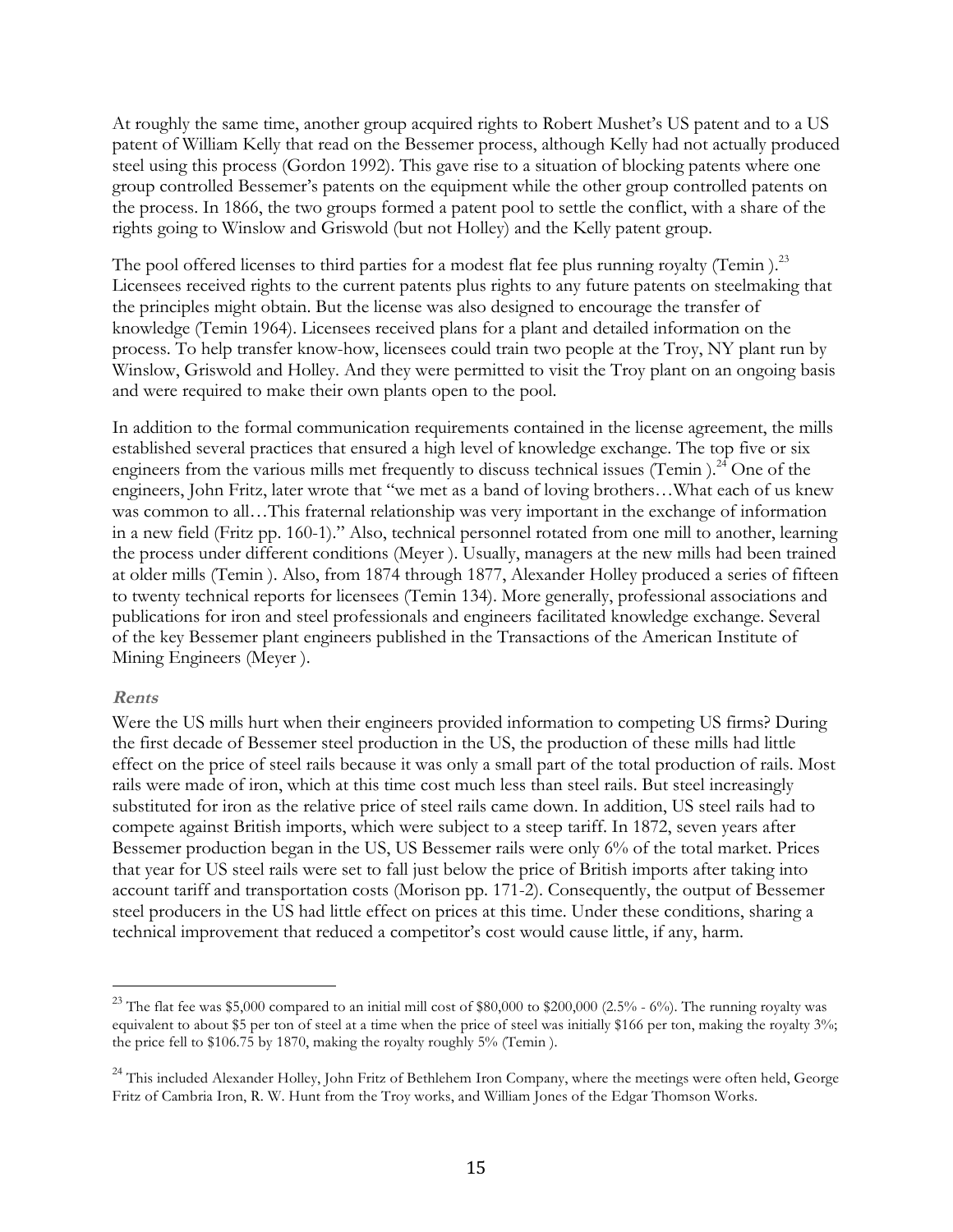Although profit data is fragmentary, the nature of the competition appears to have created opportunity for substantial profit margins, despite the large investments required to set up a new mill and the cyclical nature of demand.<sup>25</sup> It took the first mills several years to become fully productive. The Pennsylvania Steel Company began production in 1867 with barely over 1,000 tons produced (Morison pp. 168-9). It did not pay a dividend until 1873. But in 1878, it produced nearly 84,000 tons and made profits of nearly 80% of total capitalization, a profit margin on sales of about 45%. The Edgar Thomson Steel Works had a profit rate of 20 to 30% of capital during its first three full years of operation, from 1876 to 1878, years of depressed demand (Temin ). But during the boom year of 1881, the Edgar Thomson Works earned a return of 130% of invested capital.

Assuming that these profit opportunities were anticipated, why did not more firms enter and drive rents down during the first decade of the industry? One reason was uncertainty about how well the technology would be able to perform and the large size of the investment required to establish a new mill. But it also seems likely that talented engineers and managers familiar with Bessemer technology were also in limited supply at that time. As noted above, managers of the new works were usually trained on-the-job at the mills already operating (Temin 133). Given the small number of operating mills during the early years, this could only have generated a supply rather slowly. Particularly, important were the talents and experience of Alexander Holley, who provided plans for six of the mills and consulted on two of the others. Indeed, the one mill that was not built to a Holley design, quickly turned out to be inefficient and failed (Temin ). McHugh (1980, p. 200) writes that Holley was "one of three or four men in America who had the ability to construct and operate a Bessemer plant." Thus a limited supply of experienced engineers and managers constrained the growth of the industry even though the technology provided highly profitable opportunities to compete against older technology (iron) and tariff-burdened imports. In these circumstances, diffusion did not dissipate rents.

While the period of knowledge sharing among Bessemer steel producers lasted only a decade, the significance of this episode should not be underestimated. The technological progress achieved during that decade dramatically reduced the cost of production. The price of Bessemer steel rail minus the cost of pig iron (the primary input) fell from \$122 in 1867 to \$27 in 1877 (Temin ), a reduction of 78%. Further progress was made after 1877, but clearly most of the productivity gain was realized during this first decade. These advances allowed the U.S. industry to produce the large quantity of rail needed by the booming railroads and to do so at prices less than could be offered by British producers.

## **Change in the market**

Competitive conditions changed as the mills dramatically reduced production costs and increased output. The price of Bessemer rail was twice the price of iron rail in 1867 (Temin ) and US Bessemer steel accounted for only a fraction of one percent of all rail produced or imported then; imports accounted for 26%. But by 1877 the price of Bessemer rail was only 29% higher than the price of iron rail and, for the first time, US Bessemer steel accounted for over half of all rail—57% of the total market. In that year, there were virtually no British imports. By 1884, US-produced steel rail cost less than iron rail and accounted for 97% of all rail.

<sup>&</sup>lt;sup>25</sup> In addition, the patent pool held joint price discussions with the railroads and railroads held interests in the steel companies (Morison p. 173, Temin ). However, based on Temin's analysis of subsequent developments (see below), it seems likely that any collusion would have had little effectiveness.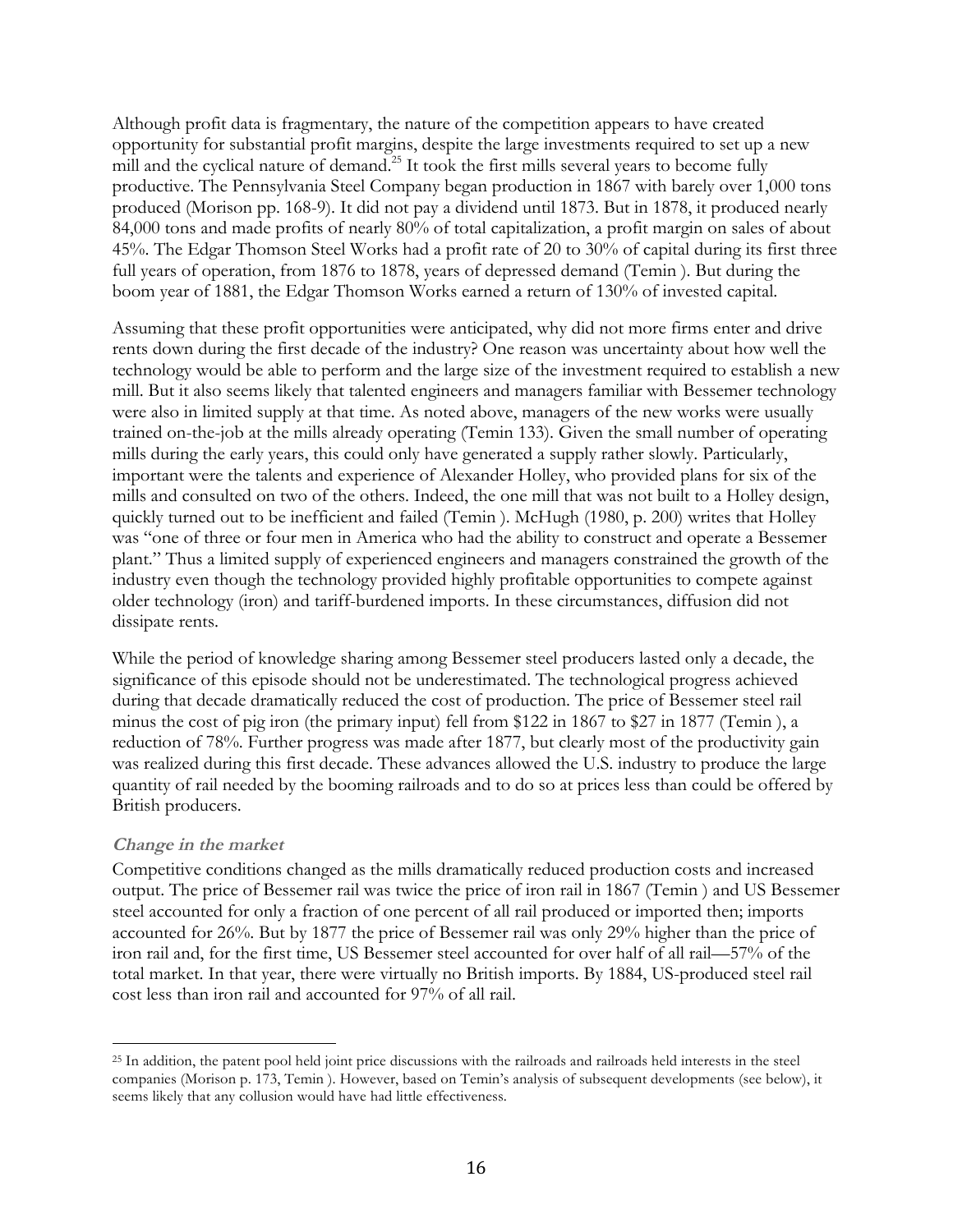These changes motivated a sharp change in the nature of competition between Bessemer mills over time. During the first decade, an additional Bessemer mill would not have affected rail prices significantly. By 1877 and even moreso by 1884, the entry of rivals would likely have a negative impact on any one firm.

And so, the Bessemer mills changed their policies regarding entry into the industry. Prior to 1877, the patent pool actively advertised for new members (Temin ). But in 1875, the eleven existing Bessemer mills attempted to form a new patent pool with a formal agreement to allot prearranged quotas to each mill. This attempt failed, but in 1877, they succeeded in forming a new patent pool based on the remaining patents still in force, including ten patents granted to Holley. The pool decided to restrict the use of these patents to mills currently making Bessemer steel and the pool ceased advertising for new members. Alexander Holley also ceased publishing technical bulletins in 1877. If we interpret these changes as evidence of the changing nature of competition, then knowledge sharing that would not have been at odds with profit-seeking self-interest prior to 1877, but might well have been harmful to it later.

#### **Role of patents**

In the case of Bessemer steel, patents clearly played a much more central role than they did with the power loom in the U.S. The pool was formed in order to prevent litigation over blocking patents. Moreover, Bessemer's original invention was a highly successful example of the rewards that patents could provide. Jeans wrote in 1884 that Bessemer had earned "the largest fortune perhaps that has ever been reaped from a single invention."

Nevertheless, the inventors of the original patents earned little in the US relative to the profits earned from operation of the steel mills, much as was the case with power weaving. A major reason for this was that it took so long to make the process commercially viable. Consequently, the patents largely expired before production ramped up in the US.<sup>26</sup> The Bessemer and Mushet patents expired in 1870. The Kelly patent expired in 1871, but Kelly successfully petitioned for an extension through 1878. In his petition, Kelly declared that he had only received \$2,400 through 1871 (Temin, p. 176, fn. 15). Kelly is reported to have earned about \$25,000 more in royalties during the patent extension. 27

We can estimate an upper bound on the royalties from the original patents. Through 1870, the patent pool itself charged licensees \$5 per ton on steel for rails (Holley 1866) and only 47,000 tons were produced through 1870. Considering that the pool might have kept some of these royalties itself, the inventors could not have received more than \$260,000 in total, including Kelly's royalties

 <sup>26</sup> Bessemer's profits largely came from Britain where 52 converters were producing steel by 1866, including his own Sheffield works (Jeans 1880, p. 86). Steelmakers were able to avoid paying royalties in many other countries (McHugh, p. 208-9, fn. 27).

<sup>27</sup> Reported by Dr. Rossiter Raymond (1896), the secretary of the American Institute of Mining Engineers. Casson (1907) contends instead that Kelly received \$30,000 through 1870 and \$450,000 during the extended term. However, this claim appears without citation in his book, "The Romance of Steel: the story of a thousand millionaires," which is dedicated to demonstrating the wealth generated by the new technology. Casson's claim appears to be dramatically at odds with Kelly's submission to the Commissioner of Patents.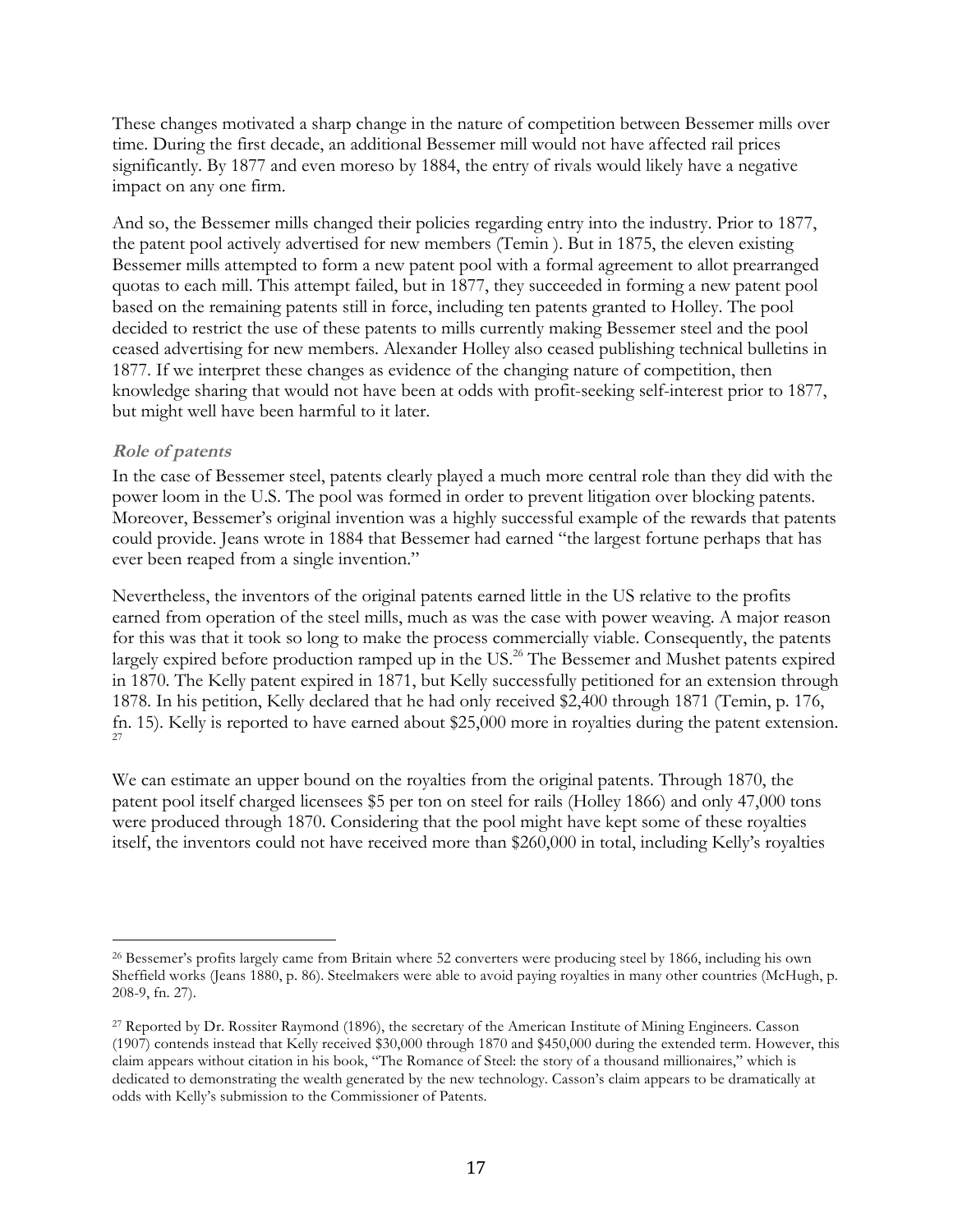after 1871. A single mill made greater profits than this in a single year. <sup>28</sup> Put another way, if we assume that the mills earned an average profit margin of 10% on sales through 1877—the Edgar Thomson Works earned this much in 1876, a depression year<sup>29</sup>—then the payments on the original patents were less than  $3\%$  of total profits through 1877.<sup>30</sup>

This number would surely have been larger had Bessemer's patent (and Mushet's) been extended. However, it still speaks to our main point: the value of the original invention itself was small without the additional knowledge needed to make the technology work efficiently at large scale. And this knowledge came through experience and experiment in a period of extensive knowledge exchange. These patents served to restrict the use of the Bessemer process to members of the pool, but admission to the pool was not costly and knowledge sharing within the pool served to make the process much more valuable.

After the original patents expired, the pool's subsequent patents proved to have only a limited ability to restrict entry. When the pool was reorganized in 1877, it sought to restrict entry by using patents that had been acquired since the first pool formed, most significantly eight patents obtained by Alexander Holley. But in Temin's analysis, these only restricted entry to a limited degree at most.<sup>31</sup> Perhaps because patents did not provide the desired degree of monopoly rents, the industry soon embarked on a consolidation spree, culminating in the formation of U.S. Steel ().

In summary, despite the prominent role of patents in this example, during the first decade of Bessemer steel production in the US, much more value was derived from rents associated with the use and operation of the technology than from patents. These rents were not dissipated by diffusion at that time and conditions permitted active knowledge exchange that facilitated dramatic productivity improvements.

## **C. The Cornish Mining and Cornish Engines**

## **Knowledge Sharing**

In the first half of the nineteenth century, Cornwall was "one of the most advanced engineering centres of the world" (Berg, 1994, p.112). However, as we will see, in Cornwall, inventive activities were mainly undertaken *outside* the coverage patent protection. In Cornwall, steam engines were used to pump water out of copper and tin mines. Since coal in Cornwall was relatively expensive, the Cornish mining district had been one of the early adopters of Boulton and Watt engines that

<sup>&</sup>lt;sup>28</sup> The Edgar Thomson Steel Works, albeit one of the better-managed mills, made profits of \$181,000 in 1876, \$190,000 in 1877, \$402,000 in 1878, all relatively depressed years. During the boom year of 1881, the mill made profits of \$1.625 million (Temin p. 172).

<sup>29</sup> In 1876, its first complete year of operation, the Edgar Thomson Steel Works produced 32,000 tons of rail (Bennett 1995, p. 15). Given a market price of \$59.25 per ton (Temin ) and profits of \$181,000 (Temin, p. 172), yields a net margin of 9.5%.

<sup>&</sup>lt;sup>30</sup> Sales of steel rail were over \$100 million through 1877, as estimated by multiplying the average price in Pennsylvania by total production for each year from Temin (??).

<sup>&</sup>lt;sup>31</sup> "Restriction of entry by means of patents helped the existing steel firms to exploit the boom of 1879-1882 and it helped refuse entry to at least one new firm in the following years. Several other new firms were successful, however, and we may conclude that the use of Holley's patents for restrictive purposes was not very important for the industry as a whole. In any case, these patents expired in 1886, and entry was free as far as patent costs went." (Temin 182).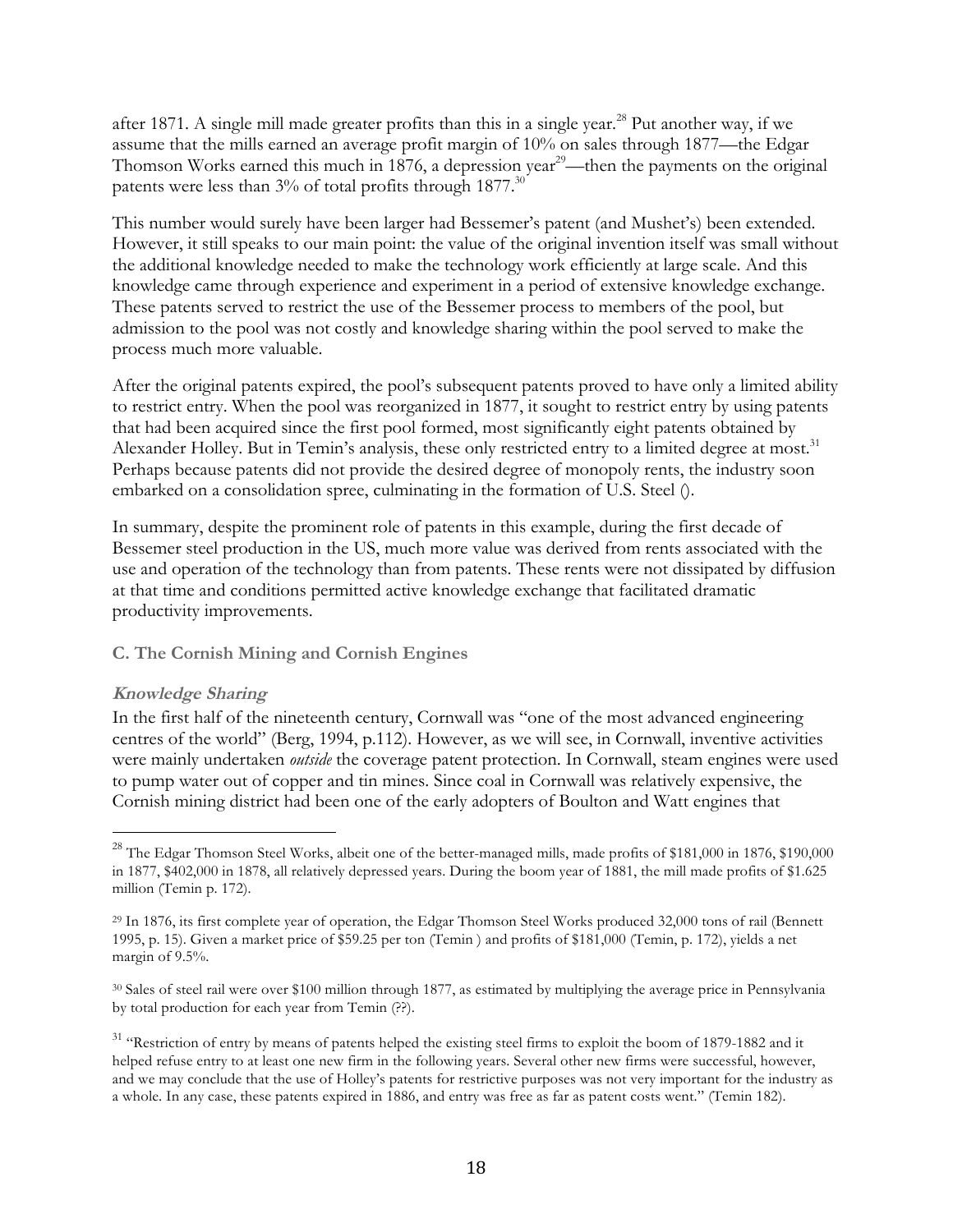represented the best practice of the time in terms of fuel efficiency. Significantly, Watt patented his design for an engine with a separate steam condenser with a very broad specification. After Boulton and Watt's penetration in the Cornish market, several engineers began to develop further improvements, but were frustrated by Boulton and Watt's tight enforcement of Watt's patent (Nuvolari and Verspagen, 2007). The ultimate outcome was a period of stagnation in fuel efficiency.

In the wake of this disappointing experience, Cornish steam engineers typically preferred not to patent their inventions after Watt's patent expired in 1800. Accordingly, the share of Cornish patents in steam engineering for the period 1813-1852 fell to under one per cent of the national total (Nuvolari, 2004, p. 358). Furthermore, in 1811, Cornish mining engineers and entrepreneurs launched a monthly publication containing detailed reports on the performance, technical details and operating procedures of the steam engines at work in the county. The explicit intention was twofold. First, the publication would permit the rapid identification and diffusion of best-practice techniques. Second, it would create a climate of competition and emulation in the Cornish engineering community with favorable effects on the rate of technical progress. Joel Lean, a highly respected mine "captain" was entrusted with the compilation of the reports and the publication was known as *Lean's Engine Reporter.* It is exactly after the publication of *Lean's Engine Reporter* that Cornwall attained the world technological leadership in steam engineering with the introduction of a particularly successful high-pressure condensing engine that would become known as the "Cornish" engine (Barton, 1969).<sup>32</sup> It can be shown that the systematic comparison of technical features, operational procedures and performance of the engines allowed engineers to identify the best design configuration, for example in terms of cylinder size, for attaining economies of fuel (Nuvolari and Verspagen, 2009).

Interestingly enough, in the contemporary engineering literature, engines built on the basis of these design principles were not ascribed to this or that particular engineer, but simply known as "Cornish" engines, correctly acknowledging the cooperative and cumulative character of this particular form of technological development.

Concomitant with the beginning of the publication of *Lean's Engine Reporter*, Richard Trevithick and Arthur Woolf installed high-pressure engines in Cornish mines. The layout of the engine designed in 1812 by Richard Trevithick at the Wheal Prosper mine soon became the basic one for Cornish pumping engines. Interestingly enough, Trevithick did not patent this high pressure engine.<sup>33</sup>

<sup>&</sup>lt;sup>32</sup> Notably, even though specific inventions introduced in Cornwall can be ascribed to individual inventors (eg, the tubular boiler to Richard Trevithick, the compound engine design and the double beat valve to Arthur Woolf), the high pressure condensing engine would become known as the "Cornish" engine, giving credit to the whole community of engineers.

<sup>&</sup>lt;sup>33</sup> In fact, Trevithick had an ambiguous attitude towards patents (arising from an unsolved tension between appropriation and desire of the widest possible dissemination of his discoveries). Although he did not patent the Wheal Prosper design, he took five patents for other inventions in steam technology. It must also be noted that Trevithick's travel in South America in the topical period 1816-1827 prevented him for controlling the adoption of his inventions, leaving free ground to imitators and improvers. Another famous contemporary mining invention non patented was the miner's safety lamp contrived by Humphry Davy (another famous Cornishman) in 1815. Davy explicitly refused to take a patent for his invention in order to ensure its wide and quick diffusion, see Knight (1992, p. 112).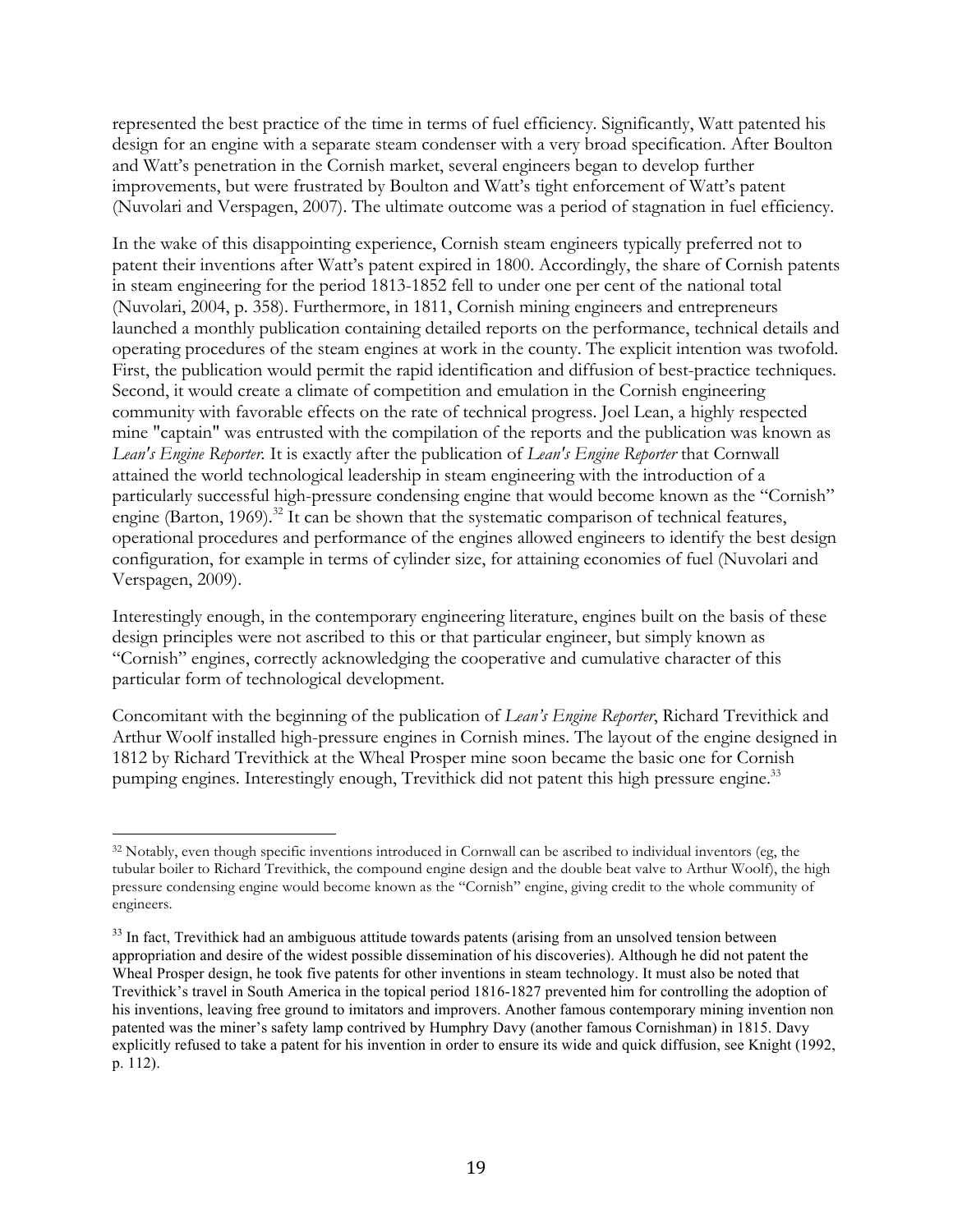As a result of the publication of the engine reports, the thermodynamic efficiency of Cornish engines improved steadily. On strictly engineering grounds, this amounted to a very effective exploration of the merits of the use of high-pressure steam used expansively.

Figure 2 displays the evolution over time of the efficiency of Cornish steam engines (based on the collation of several sources). The figure clearly indicates that the practice of information sharing resulted in a marked acceleration in the rate of technical advance (measured in terms of "duty", millions of lbs of water lifted one foot high by the consumption of a bushel of coal).

Systematic collection and analysis of performance data published in *Lean's Engine Reporter* allowed to Cornish engineers to individuate a set of design principles that could successfully be used to project efficient steam engines, even in the absence of full-fledged theory of the functioning of the steam engine. By pooling together all the accumulated experience, it was possible to gain a deeper understanding of the connections between specific designs features and engine performance and, consequently, focus the search process in the most promising directions.

#### **Rents**

Figure 3 shows the production of copper and tin ore of the Camborne-Redruth district. As far as copper production is concerned the district was characterized by a continuous increase until the mid 1850s. After this peak, the copper mining industry exhibits a prolonged phase of the decline. It is interesting to note that the dynamics of copper ore production mirrors the dynamics of duty reported in Figure 2. In this case Salter's model seems to provide an adequate representation of the dynamics of technical change and investment in the Cornish mining industry. The opening and closing and mines produced waves of investment in different vintages of technology. Technical improvements were typically embodied in the most recent vintages (although some disembodied improvements could be also retrofitted in existing capacity). In this way, the dissipation of innovation rents took place gradually. Existing records permit some back of envelope calculations of the profitability of some Cornish mines (table 2). In the table we have also reported the intensity with which the mines in question published the performance of their pumping engines on the *Lean's Engine Reporter.* This is done in the second column using as measure the total number of engines-year reported (1 engine-year means that the mine in question published the performance of an engine in a given year). It is interesting to note that also mines that reported intensively their engines such as Dolcoath were able to gain very high rates of profit.

## **Patents**

Table 3 reports the geographical distribution (measured using the stated addresses of the patentees) of patents in steam power technology over the period 1698-1852 (see Andrew et al. 2001 for a detailed quantitative analysis of the pattern of steam power patenting over the entire nineteenth century).

The London and Middlesex area holds the predominant position. In this respect the pattern of patenting in steam technology mirrors that for overall patenting outlined by Christine MacLeod (1988, pp.119-124), and it is likely that this high number is mainly explained both by the growth of the metropolis as a commercial and manufacturing centre and by the proximity to the patent office, which gave would-be patentees the possibility of following closely the administrative procedures related to the granting of the patent. Surrey also has a quite high concentration of steam patents. This case, besides by the proximity to the patent office, may also be accounted for by the presence in the area of a number of engineering firms specialized in the production of capital goods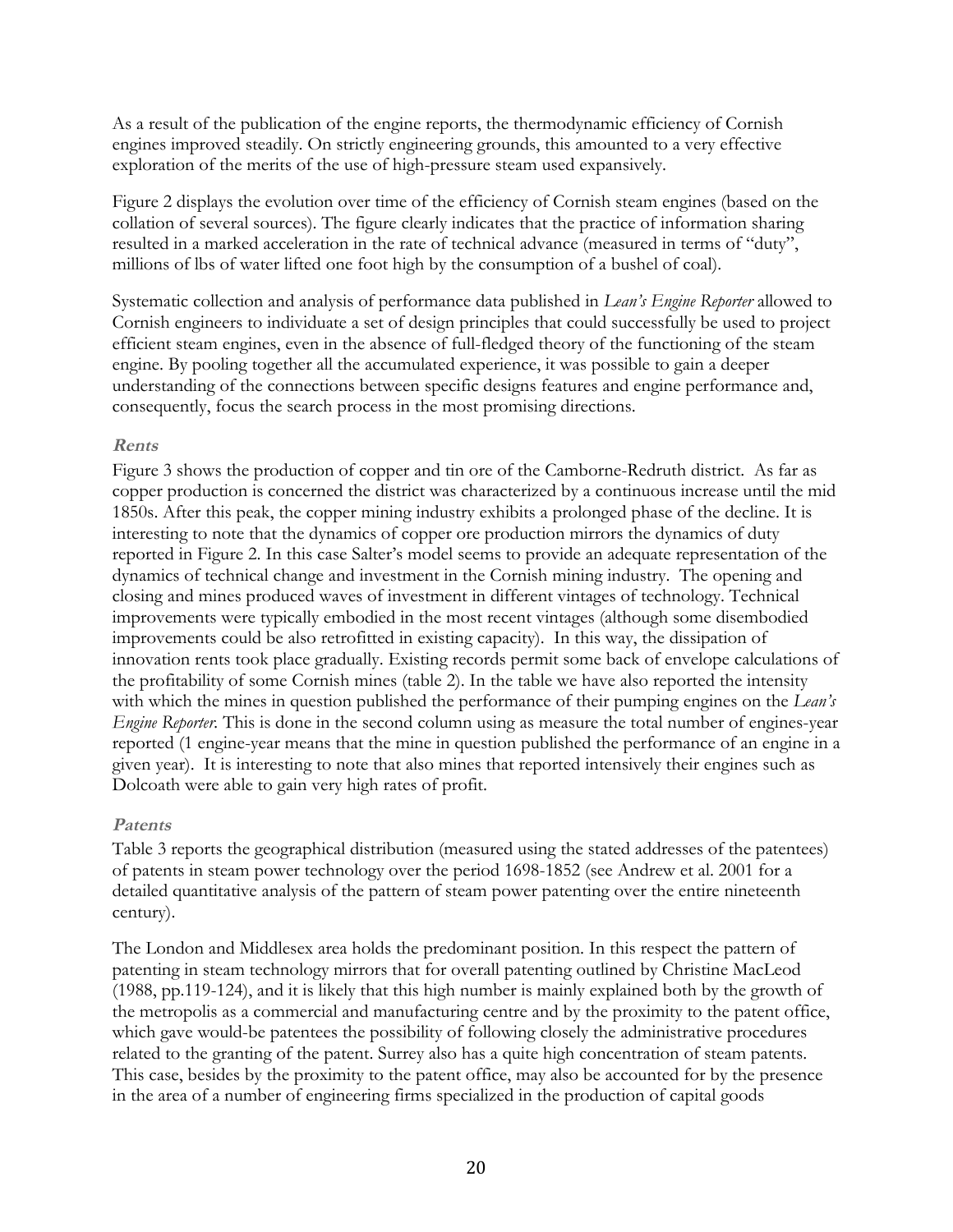(MacLeod, 1988, p. 124; Hilaire-Perez, 2000, p.111). Other notable locations with high numbers of steam patents are Warwickshire, Lancashire and Yorkshire, where patents were probably related to the increasing use of steam power by the industries located there. Again, one should take into account that in this case as well, patents were essentially an urban phenomenon (MacLeod, 1988, p. 125) and so they were concentrated in major towns such as Birmingham, Liverpool, Manchester and Leeds. The table also reports the number of patents in major urban centers.

Over the entire period 1698-1852, the share of Cornwall in total patenting is 1.85 per cent, which does not reflect at all the major contribution of the county to the development of steam power technology. Breaking down the period 1698-1852 into two sub-periods (1698-1812 and 1813-1852), in order to take into account the publication of *Lean's Engine Reporter* is even more revealing. In the first period, Cornwall (including in the count also the patents taken out by Arthur Woolf who, at the time, was working for the Meux & Reid brewery in London) is the county with highest number of patents after the London and Middlesex area, with a share of 9.38 per cent. In the second period, the share of Cornwall drops to a negligible 0.89 per cent and this is exactly the period during which the Cornish pumping engine was actually developed. In our view, this finding is indicative of the widely perceived awareness in the county of the benefits stemming from the adoption of a collective invention regime for the rate of innovation. After the unfortunate experience with the Boulton and Watt monopoly, it seems quite clear that in the Cornish engineering community, an *ethos* prescribing the full release of technical innovations into the public domain emerged and became progressively established.

The case of Arthur Woolf is particularly illustrative. Woolf was one of the leading figures in the Cornish engineering community (Jenkins, 1933; Harris, 1966). Born in Cornwall, he had an initial apprenticeship with steam engineering by working with Jonathan Hornblower. In the first decade of nineteenth century he moved to London, where he was entrusted with the steam engines of the Meux & Reid brewery. In this period Woolf took out four patents for innovations in steam engines (in particular his famous compound engine patented in 1804). In 1812 he moved back to Cornwall, where he tried to commercialize his compound engine by means of an agreement similar to the one proposed by Boulton & Watt (royalties paid as a proportion of fuel savings). His initiative was unsuccessful. Most mine adventurers awaited the expiration of the patent in 1818 before installing this type of engine (Farey, 1971, pp.188-189). 34 Later on, in 1823, Woolf invented a new valve for steam engines (the double-beat valve). The adoption of this type of valve greatly facilitated the operation of the engine (Hills, 1989, pp. 109-110). He did not claim any patent right for this invention. In the same period, he also introduced notable improvements in the cataract regulator, which he did not patent (Pole, 1844, p. 89). Similarly, Samuel Grose did not patent the system of thermal lagging that he introduced in 1826, even when Davies Gilbert had advised him to do so (Todd, 1967, p. 101).

Another example that confirms the negative attitude towards patents existing in the Cornish mining district is the limited diffusion of the two-cylinder compound engine patented by the Cornish

<sup>&</sup>lt;sup>34</sup> This was also the fate of the circular calciner (which is considered an important step in the mechanization of the ore dressing processes) patented by William Brunton: "Although the advantages of the calciner were evident, very few mines used it until the patent had expired, and then it was found in operation throughout the length and breadth of the county" (Ferguson, 1873, p. 147, remark made by T. S. Bolitho in the discussion of the paper).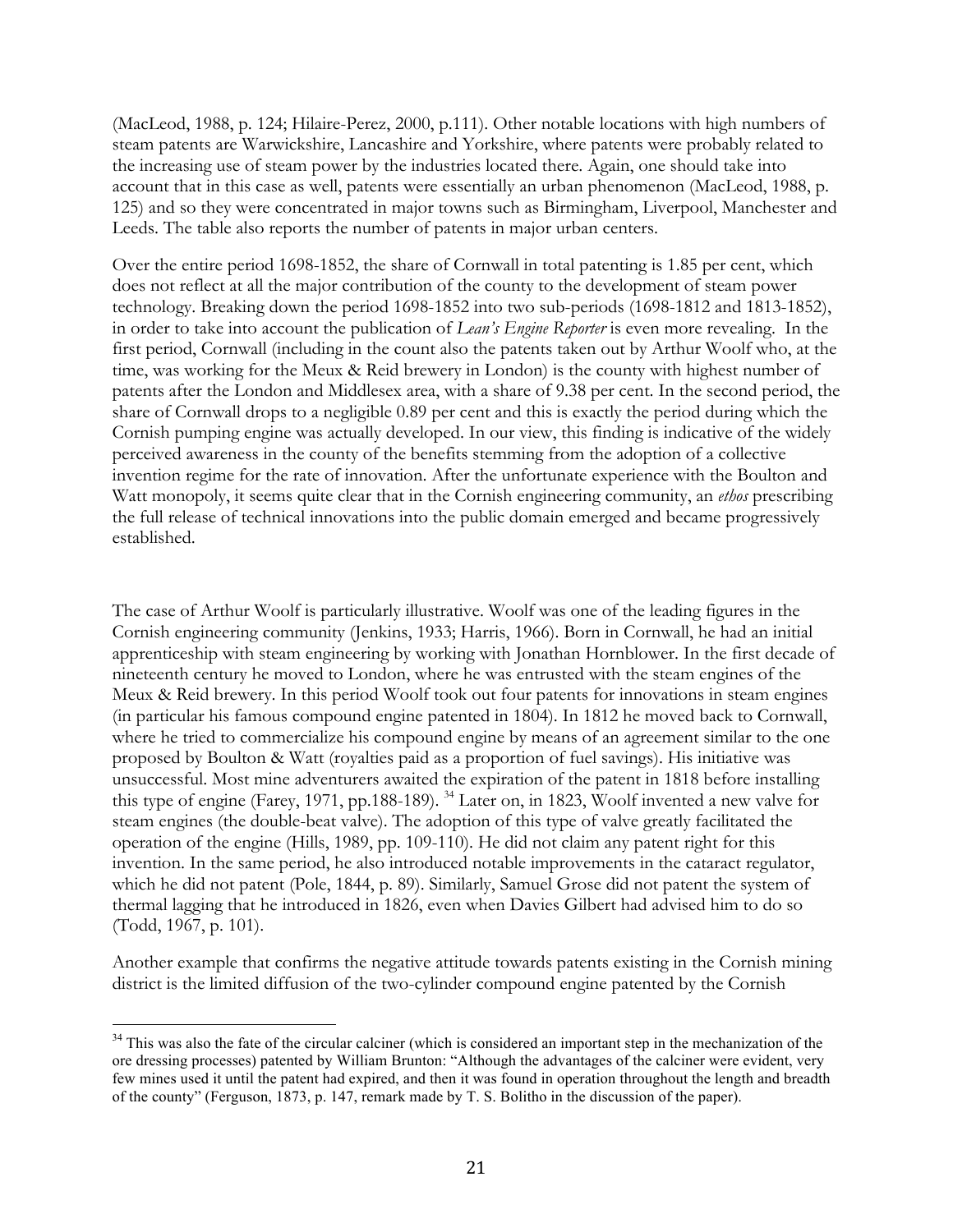engineer, James Sims, in 1841. The first engine of this type erected at the Carn Brea mine performed particularly well in terms of duty (it was the second best engine in the *Reporter* in the early 1840s). However, being a patented design made the engine quite unpopular with other engineers and mineowners, who, in the end, preferred not to adopt it (Barton, 1965, pp. 110-112).

One can point to other Cornish inventions in steam technology that were not patented. The "Cornish water gauge", an instrument that allows a prompt check of the height of water in the boiler, invented by Richard Hosking in 1833, is a noteworthy case. In his *Treatise*, Pole describes it as "a very ingenious apparatus...almost unknown out of the county" (Pole, 1844, p.109). The invention was awarded a prize by the *Royal Cornwall Polytechnic Society* and a detailed description was published in the Society's *Reports.* In fact, since its foundation the *Royal Cornwall Polytechnic Society*, a local learned society*,* in 1833 awarded a yearly prize for "Inventions and Workmanship". A perusal of the yearly reports *Reports* of the society reveals that many inventions related to steam engineering. For the period 1833-1841, none of them was patented.<sup>35</sup> It is also interesting to note that leading mine entrepreneurs, such as John Taylor, tried to steer the direction of inventive efforts by instituting prizes for inventions aimed at specific purposes (such as water meters for boilers, stroke counters, etc.). Overall, it is hard to tell the technological significance of these inventions. Remarkably, William Pole found some of them worthy to deserve a description in his *Treatise*, which indicates that they probably were not of trifling importance (see, Pole, 1844, p.122).

## **III. Conclusion**

Perhaps some of the surprise that economists have expressed about knowledge sharing comes from a tendency to think of technology as consisting of inventions. Often technology is described as "ideas" or as information. But while information can be diffused very quickly, empirical evidence finds that technology diffuses much more slowly, often because technical knowledge is difficult to acquire and share, especially during the early phases of a technology's development.

Our case studies show that under these common circumstances, the free diffusion of ideas does not substantially dissipate rents. Then knowledge sharing is both privately valuable and critical for technological progress.

This distinction might help explain a bigger puzzle about the role of patents during the Industrial Revolution. Since North (1981), institutional economists have argued that stronger property rights were an essential precondition to the Industrial Revolution. Yet scholars studying the role of patents during the Industrial Revolution have had difficulty finding a central role for patent incentives (MacLeod 1988, Mokyr 1999). Many of the major inventors of the early Industrial Revolution did not benefit from patents, either because they failed to obtain them, the patents were invalidated or the inventors could not successfully enforce and profit from their patents (Mokyr 1999, pp. 42-3). Moser (2010) finds that most inventions shown at the 1851 Crystal Palace exhibition were not patented in the UK or in the US. On the other hand, most patents in the UK appear to have been obtained in fields with relatively little technological innovation (MacLeod et al. 2003). To explain why patents did not seem to play a more central role, Mokyr (2009) argues that formal institutions

<sup>35</sup> Again we have used Woodcroft (1854) to check that the inventions which were awarded a *Royal Cornwall Polytechnic Society* prize over the period 1833-1841 were not patented.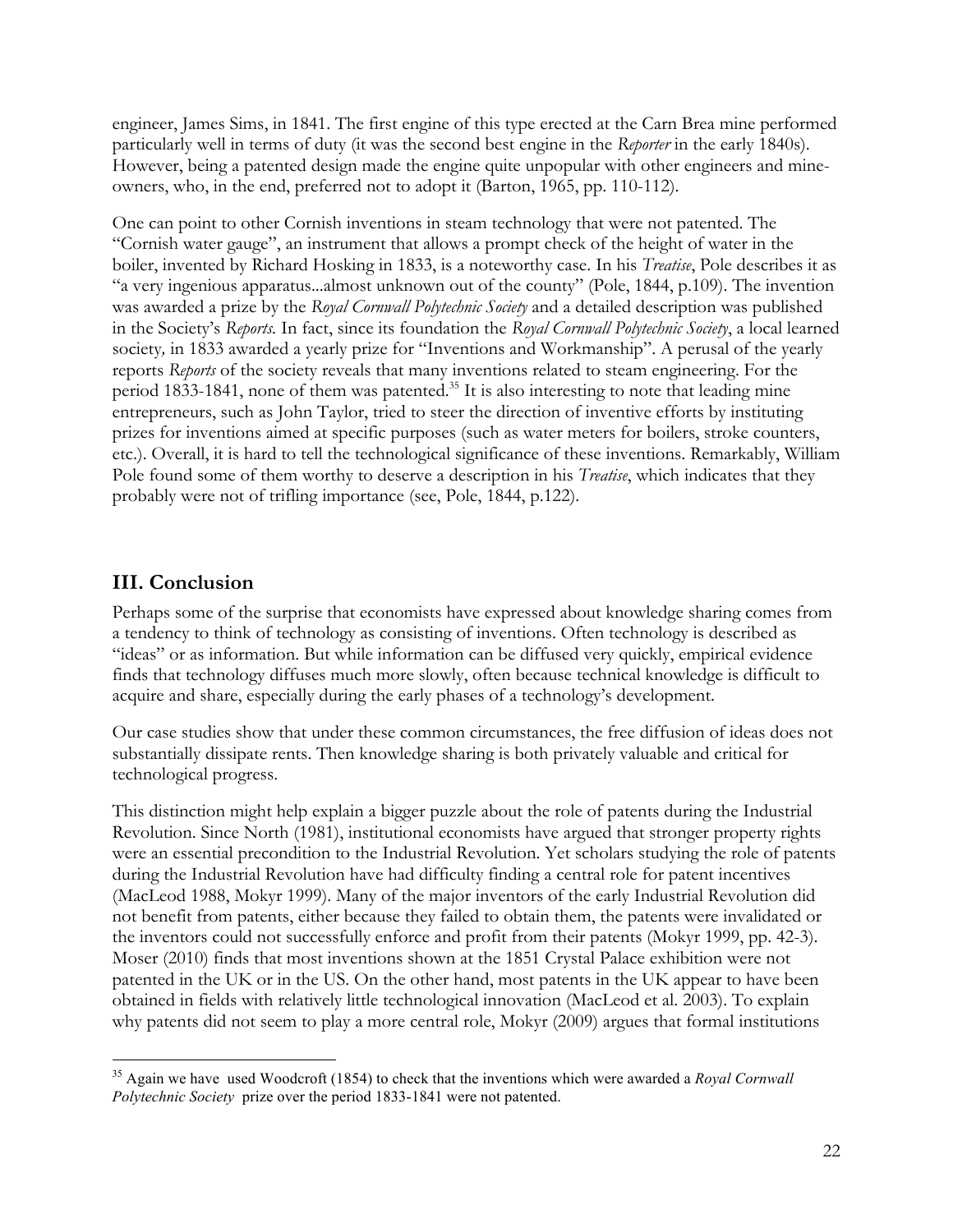have been overemphasized and highlights, instead, private institutions that encouraged knowledge sharing. Our analysis suggests a complementary possibility: perhaps many of the new technologies of the Industrial Revolution were constrained by shortages of people with needed practical knowledge and skills, diminishing the importance of excludability while increasing the importance of knowledge exchange.

In any case, our analysis has a clear policy implication: innovation policy needs to adapt to different conditions, especially for early stage technologies. In this regard, patent doctrines such as enablement, which requires inventions to be reproducible, might be particularly important to enforce rigorously. On the other hand, the penchant of some judges to award broad scope to socalled "pioneer patents" might be particularly harmful (Love 2011). Also, policies that affect employee mobility, such as the enforcement of non-compete agreements, might also be important.

## **References**

Allen, R. C. (1983), 'Collective invention', Journal of Economic Behaviour and Organization, 4: 1- 24.

Allen, R. C. (2009), The British Industrial Revolution in Global Perspective, Cambridge: Cambridge University Press.

Allen, R. C. (2009b), 'The industrial revolution in miniature: the spinning jenny in Britain, France and India', Journal of Economic History, 69: 901-927.

Arrow, K. (1962). "Economic Welfare And The Allocation Of Resources For Invention," The Rate and Direction of Inventive Activity Economic and Social Factors, 1(P-1856-RC), 609--626.

Bagnall, William R. (1893), The textile industries of the United States: including sketches and notices of cotton, woolen, silk, and linen manufacturers in the colonial period, Volume 1, Cambridge: The Riverside Press.

Barton, D. B. (1969), The Cornish Beam Engine, Truro: D.B. Barton

Bennett, Michael G. (1995). "Us Steel Edgar Thomson Works," (HAER No. PA-384).

Bessen, James. 2003. "Technology and Learning by Factory Workers: The Stretch-Out at Lowell, 1842," Journal of Economic History, 63, pp. 33-64.

Bessen, J. (2011), 'The Two Faces of Innovation,' Boston University School of Law Working Paper 10-35 (previously titled 'Communicating Technical Knowledge'), http://ssrn.com/abstract=1698802,

Bessen, James. (2012a). "More Machines, Better Machines…Or Better Workers?" The Journal of Economic History, 72(01), 44-74.

Bessen, James. (2012b). "Was Mechanization Deskilling," working paper.

Bessen, James and Alessandro Nuvolari (2013). "Knowledge Sharing Among Inventors: Some Historical Perspectives," .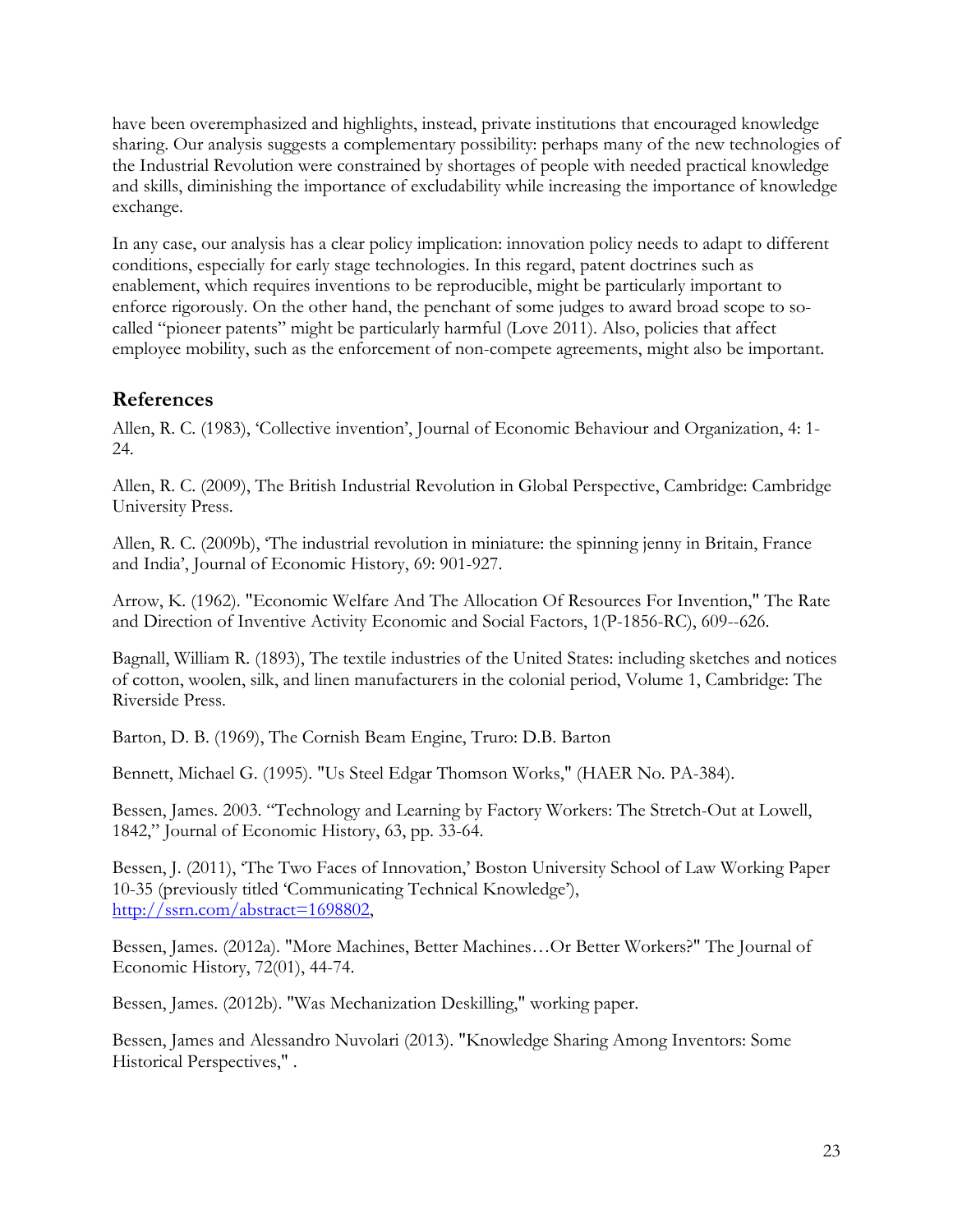Boldrin, Michele and David Levine, (2008). Against Intellectual Monopoly, Cambridge University Press, Cambridge.

Braguinsky, S. and D.C. Rose (2009). "Competition, Cooperation, And The Neighboring Farmer Effect," Journal of Economic Behavior and Organization, 72(1), 361--376.

Brems, H. (1968). Quantitative Economic Theory: A Synthetic Approach, Wiley, .

Burke, 1876. Transactions of the National Association of Cotton Manufacturers, No. 21, p. 8-9.

Casson, Herbert N. (1907). The Romance Of Steel: The Story Of A Thousand Millionaires, A. S. Barnes & Co., US Steel, .

Chari, V.V. and H. Hopenhayn (1991). "Vintage Human Capital, Growth, And The Diffusion Of New Technology," Journal of Political Economy, 1142--1165.

Cotterau, A. (1997). 'The fate of collective manufactures in the industrial world: the silk industries of Lyons and London,1800-1850' in Sabel, C. and Zeitlin, J. (eds.), Worlds of Possibilities, Cambridge: Cambridge University Press.

Dasgupta, P. and J. Stiglitz (1980). "Industrial Structure And The Nature Of Innovative Activity," The Economic Journal, 266--293.

Davids, K. (2008), The Rise and Decline of Dutch Technological Leadership. Technology, Economy and Culture in the Netherlands, 1350-1800. Vol. I and II, Leiden: Brill.

Draper, George Otis. 1907. Labor Saving Looms, 3rd edition. Draper Corporation.

Epstein, S. (2004), 'Property rights to technical knowledge in premodern Europe, 1300-1800', American Economic Review, 94: 382-387.

Frankel, M. (1955). "Obsolescence And Technological Change In A Maturing Economy," The American Economic Review, 45(3), 296--319.

Fritz, John (1912). The Autobiography Of John Fritz, American Society of Mechanical Engineers, New York, .

Gibb, George. 1950. The Saco-Lowell Shops: Textile machinery building in New England 1813- 1949. New York: Russell & Russell.

Gilroy, Clinton G. 1844. The Art of Weaving by Hand and by Power. New York: George D. Baldwin.

Gordon, R.B. (1992). "The" Kelly" Converter," Technology and Culture, 33(4), 769--779.

Griliches, Z. (1957). "Hybrid Corn: An Exploration In The Economics Of Technological Change," Econometrica, Journal of the Econometric Society, 501--522.

Harhoff, D. Henkel, J. and von Hippel, E. (2003), 'Profiting from voluntary information spillovers: how users benefit from free revealing their innovations', Research Policy, 32, 1753-1769.

Holley, Alexander Lyman. 1866. "The Bessemer Process in America," Engineering v. 2, p. 308.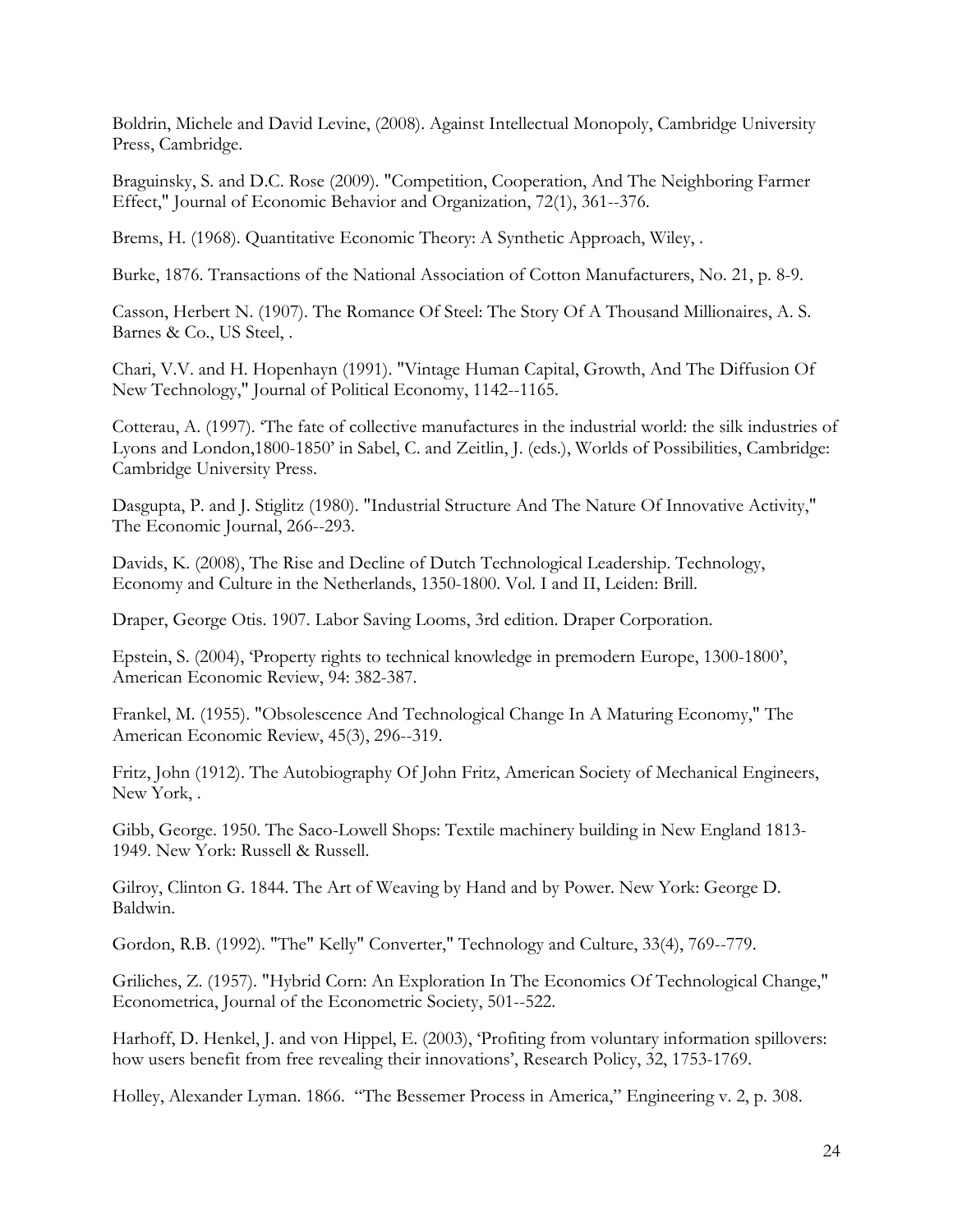Hunter, L. C. (1949), Steamboats on the Western Rivers. An Economic and Technological History, Cambridge (Mass.): Harvard University Press

Jeans, James Stephen (1880). *Steel: Its History, Manufacture, Properties, And Uses*, London: E & F. N. Spon.

Jeremy, David J. 1973. "Innovation in American Textile Technology during the Early 19th Century," Technology and Culture, 14, pp. 40-76.

Jeremy, David J. (1981). Transatlantic Industrial Revolution: The Diffusion Of Textile Technologies Between Britain And America, 1790-1830S, , .

Jovanovic, B. and S. Lach (1989). "Entry, Exit, And Diffusion With Learning By Doing," The American Economic Review, 690--699.

Jovanovic, B. and G. MacDonald (1994). "The Life-Cycle Of A Competitive Industry," .

Kamien, M.I. and N.L. Schwartz (1972). "Timing Of Innovations Under Rivalry," Econometrica: Journal of the Econometric Society, 43--60.

Lee, T. and L.L. Wilde (1980). "Market Structure And Innovation: A Reformulation," The Quarterly Journal of Economics, 429--436.

Lerner, J. and J. Tirole (2003). "Some Simple Economics Of Open Source," The journal of industrial economics, 50(2), 197--234.

Levin, R. C., Klevorick, A. K., Nelson, R. R., Winter, S. G., Gilbert, R., & Griliches, Z. (1987). Appropriating the returns from industrial research and development. Brookings papers on economic activity, 1987(3), 783-831.

Loury, G. C. (1979). Market structure and innovation. The Quarterly Journal of Economics, 395- 410.

Love, Brian (2011). "Interring The Pioneer Invention Doctrine," North Carolina Law Review, 90, 102-175.

MacLeod, C. (1988), Inventing the Industrial Revolution. The English Patent System, 1660-1800, Cambridge: Cambridge University Press.

MacLeod, C., Tann, J., Andrew, J., & Stein, J. (2003). Evaluating inventive activity: the cost of nineteenth-century UK patents and the fallibility of renewal data. The Economic History Review, 56(3), 537-562.

Mak, J. and Walton, G. M. (1972), 'Steamboats and the great productivity surge in river transportation', Journal of Economic History, 32: 619-640.

Mansfield, E. (1961). "Technical Change And The Rate Of Imitation," Econometrica: Journal of the Econometric Society, 741--766.

Mass, William. 1989. "Mechanical and Organizational Innovation: The Drapers and the Automatic Loom," Business History Review, 63(4), pp. 876-929.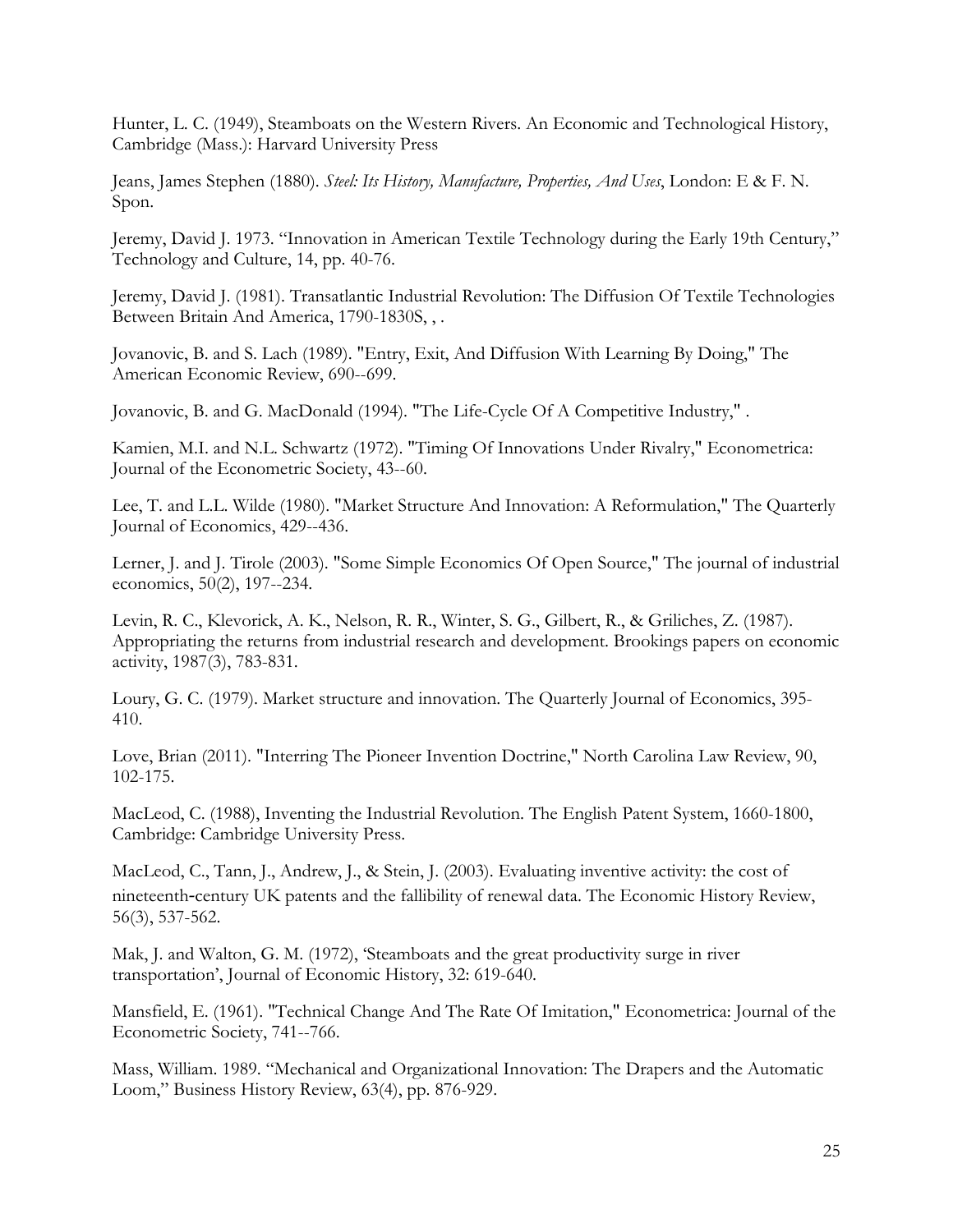McGaw, J. A. (1987), Most Wonderful Machine. Mechanization and Social Change in Berkshire Paper Making, 1801-1885, Princeton: Princeton University Press.

McHugh, J. (1980). Alexander Holley And The Makers Of Steel, Johns Hopkins University Press, .

Meyer, D.R. (2006). Networked Machinists: High-Technology Industries In Antebellum America, Johns Hopkins University Press, .

Meyer, P. (2003), 'Episodes of Collective Invention', US Bureau of Labor Statistics Working Paper 368.

Meyer, P. (2011), 'Open sources in the invention of the airplane', Working Paper.

Mokyr, J. (1976). "Growing-Up And The Industrial Revolution In Europe," Explorations in economic history, 13(4), 371--396.

Mokyr, J. (1990), The Lever of Riches. Technological Creativity and Economic Progress, Oxford: Oxford University Press.

Mokyr, J. (1999). The British Industrial Revolution, Westview Press, .

Mokyr, J. (2008), 'The institutional origins of the industrial revolution' in Helpman, E. (ed.), Institutions and Economic Performance, Cambridge (Mass.): Harvard University Press.

Mokyr, J. (2009), The Enlightened Economy. An Economic History of Britain, 1700-1850, New Haven: Yale University Press.

Montgomery, James. 1840. A Practical Detail of the Cotton Manufacture of the United States of America, First Edition. Glasgow: John Niven.

Moser, P. (2005), 'How do patent laws influence innovation ? Evidence from nineteenth century world's fairs', American Economic Review, 95: 1214-1236.

Moser, P. (2010), 'Innovation without patents. Evidence from world fairs', Working Paper, Stanford University.

Moser, P. and Rhode, P. (2011), 'Did plant patents create the America rose ?', Working Paper, Stanford University.

North, D.C. (1981). Structure And Change In Economic History, Norton New York, .

Nuvolari, A. (2004), 'Collective invention during the British industrial revolution: the case of the Cornish pumping engine', Cambridge Journal of Economics, 28, 347-363.

Nuvolari, A. and Verspagen, B. (2007), 'Lean's Engine Reporter and the development of the Cornish engine: a reappraisal', Transactions of the Newcomen Society, 77: 167-189.

Nuvolari, A. and Verspagen, B. (2009), 'Technical choice, innovation and British steam engineering, 1800-1850', Economic History Review, 62: 685-710.

Olmstead, Alan L. and Paul W. Rhode (2008), Creating Abundance: Biological Innovation and American Agricultural Development, New York: Cambridge University Press.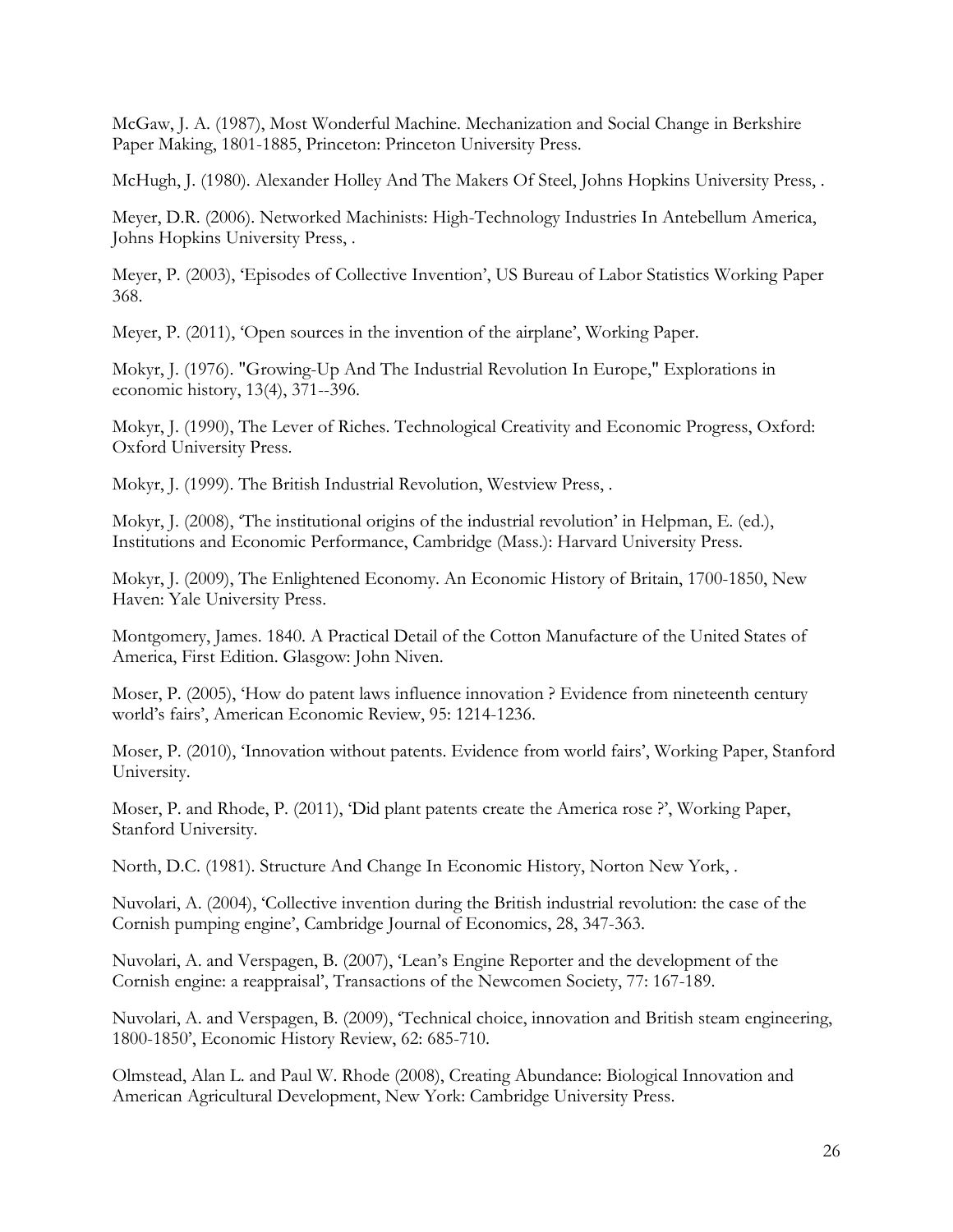Parente, S.L. (1994). "Technology Adoption, Learning-By-Doing, And Economic Growth," Journal of economic theory, 63(2), 346--369.

Pole, W. (1844), A Treatise on the Cornish Pumping Engine, London: Weale.

Penin, J. (2007), 'Open knowledge disclosure: an overview of the evidence and motivations', Journal of Economic Surveys, 326-348.

Powell, W. and Giannella, E. (2010), 'Collective invention and inventor networks' in Hall, B. and Rosenberg, N. (eds.), Handbook of Economics of Innovation, Vol. I, Amstersam: Elsevier: 575-605.

Quandt, R.E. (1960). "Tests of Hypotheses that a Linear System Obeys Two Separate Regimes," Journal of the American Statistical Association, 55, 324-330.

Reinganum, J.F. (1983). "Uncertain Innovation And The Persistence Of Monopoly," The American Economic Review, 741--748.

Rogers, E.M. (1962). Diffusion Of Innovations, Free Press of Glencoe.

Rosenberg, N. (1976). "On Technological Expectations," The Economic Journal, 86(343), 523--535.

Rossiter, Raymond (1896). "Pittsburg Meeting Of American Institute Of Mining Engineers," Engineering News and Railway Journal, 135.

Salter, W. E. G. 1960. Productivity and technical change, Cambridge: Cambridge University Press.

Temin, P. (1964). Iron And Steel In Nineteenth-Century America: An Economic Inquiry, MIT Press.

Thomson, R. (2009), Structures of Change in the Mechanical Age. Technological Innovation in the United States, 1790-1865, Baltimore: Johns Hopkins University Press.

Wallace, A. F. (1978), Rockdale: The Growth of an America Village in the Early Industrial Revolution, Knopf: New York.

Ware, Caroline. 1931. The Early New England Cotton Manufacture. Boston and New York: Houghton Mifflin.

Williamson, J.G. (1971). "Optimal Replacement Of Capital Goods: The Early New England And British Textile Firm," The Journal of Political Economy, 1320--1334.

von Hippel, E. (1987), 'Cooperation between rivals: informal know-how trading', Research Policy, 16: 291-302.

von Hippel, E. (1988). The Sources Of Innovation, Cambridge: MIT Press.

Zevin, R.B. (1971). "The Growth Of Cotton Textile Production After 1815," in Robert Fogel and Stanley Engerman, The Reinterpretation of American Economic History, New York: Harper and Row.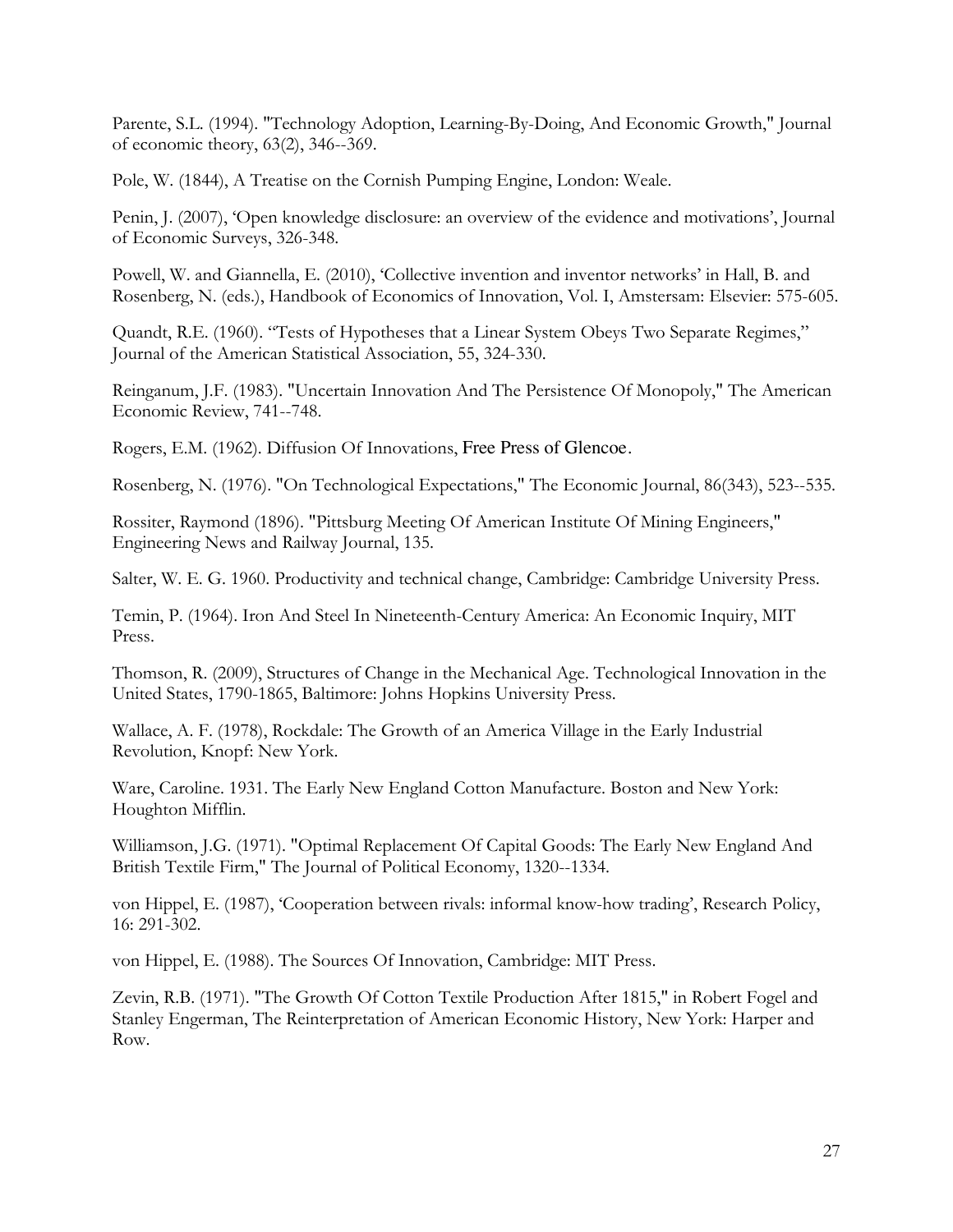Table 1.

|                                                  | <b>Power weaving</b>                                                                                                                                     | <b>Bessemer steel</b>                                             | <b>Cornish Engine</b>                            |
|--------------------------------------------------|----------------------------------------------------------------------------------------------------------------------------------------------------------|-------------------------------------------------------------------|--------------------------------------------------|
| Duration                                         | 1817 - 1833                                                                                                                                              | $1867 - 1877$                                                     | 1811-1904 (publication<br>of Lean's Reporter)    |
| Profits from<br>operations                       | Textile mills, dividends to<br>capital:<br>$8.0\% - 27.5\%$ (1817-26);<br>$5.0\% - 13.8\%$ (1827-36)<br>Machine shop, sales margin:<br>23%-33% (1820-30) | Annual profits:<br>$20\% - 130\%$ of capital                      | See table 2                                      |
| Coexisting products<br>(initial)                 | Handloom weaving, British<br>imports, wool, linen                                                                                                        | Iron rail, British<br>imported rail                               | Boulton and Watt low<br>pressure engines         |
| Replacement (end)                                | Replaces handloom, coarse<br>imports                                                                                                                     | 57% market share                                                  | 100% share in Cornwall                           |
| Was incumbent<br>market competitive?             | Yes                                                                                                                                                      | Yes                                                               | Yes                                              |
| Constraints on scale                             | Knowledge                                                                                                                                                | Knowledge                                                         | Knowledge/Geological<br>constraints on expansion |
| Productivity gain                                | 79% less labor time/output                                                                                                                               | 78% reduction in price<br>of steel rail less price of<br>pig iron | See figure 2                                     |
| Patent royalties /<br>profits from<br>operations | $< 1\%$                                                                                                                                                  | $\leq$ 3% (original patents)                                      | No patents                                       |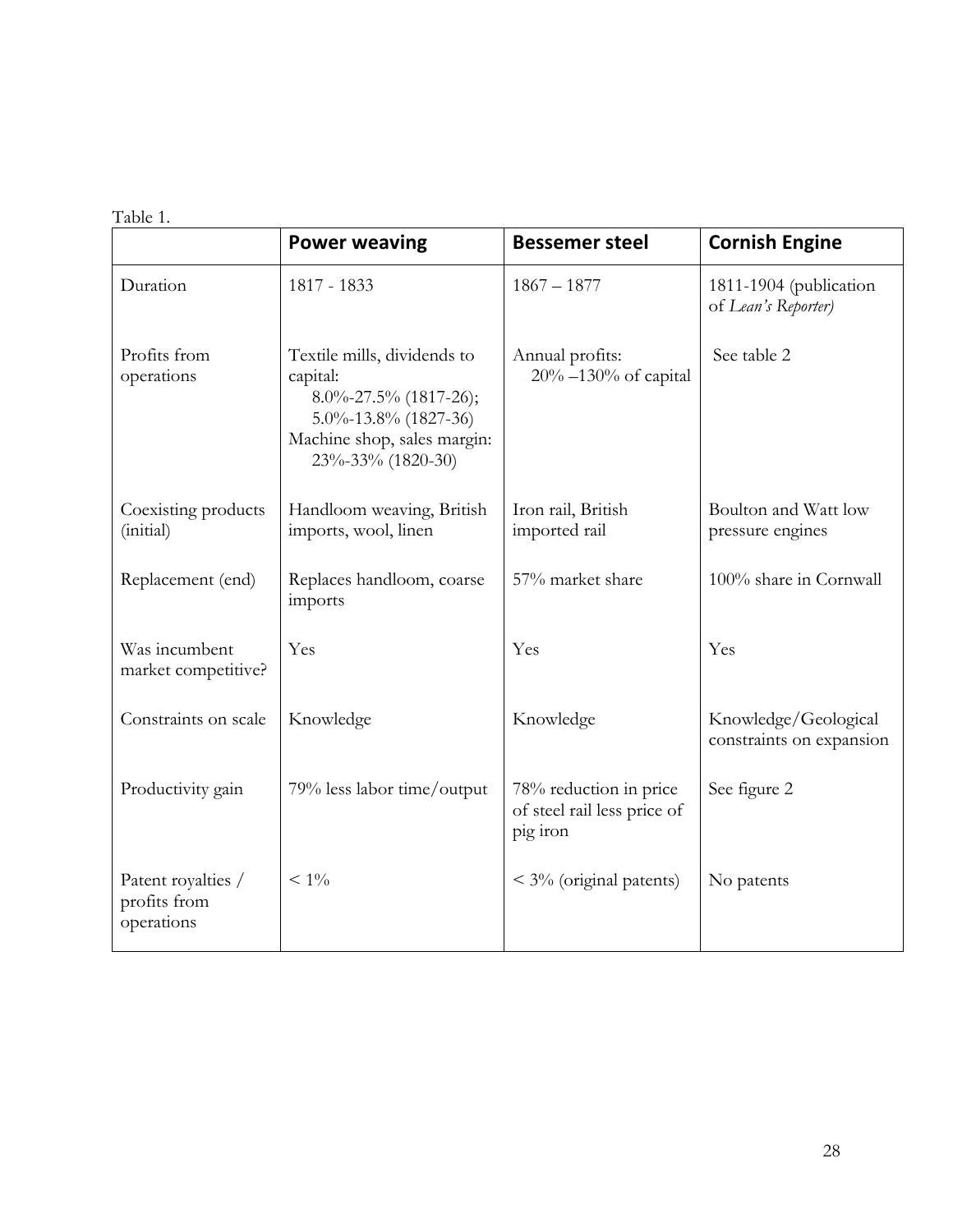| Mine                | Year-engine           | Investments | <b>Dividends</b> | Return per £ |
|---------------------|-----------------------|-------------|------------------|--------------|
|                     | (reported, 1811-1876) | (£)         | (£)              | invested     |
| <b>Dolcoath</b>     | 90                    | 45238       | 904641           | 19.997       |
| Carn Brea           | 35                    | 134525      | 392500           | 2.918        |
| Cook's Kitchen      | 27                    | 175379      | 28582            | 0.163        |
| South Wheal Frances | 26                    | 80888       | 203164           | 2.512        |
| North Roskear       | 24                    | 50700       | 58800            | 1.160        |
| <b>Tincroft</b>     | 23                    | 92250       | 348900           | 3.782        |
| Wheal Basset        | 19                    | 78298       | 341709           | 4.364        |

**Table 2: Profitability of some Cornish mines (1811-1895)**

Own computation based on Morrison (1980).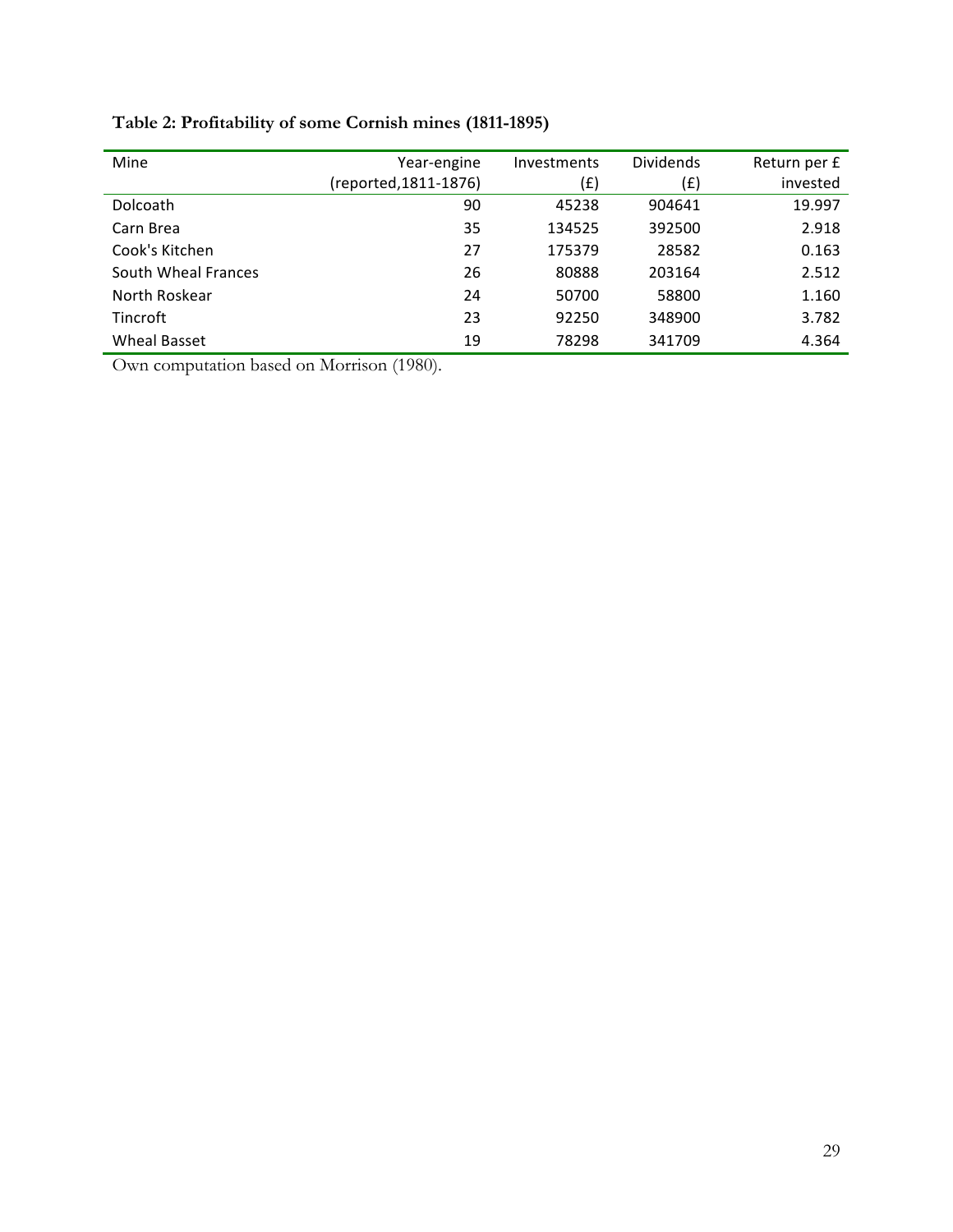| County              | N.of Patents   | $\frac{0}{0}$ | N.of Patents     | $\%$      | N.of Patents   | $\%$      |
|---------------------|----------------|---------------|------------------|-----------|----------------|-----------|
|                     | 1698-1852      | 1698-1852     | 1698-1812        | 1698-1812 | 1813-1852      | 1813-1852 |
| Cheshire            | 14             | 1.23          | $\boldsymbol{0}$ | $0.00\,$  | 14             | 1.39      |
| Cornwall            | 17             | 1.50          | $\,$ $\,$        | 6.25      | $\mathbf{9}$   | 0.89      |
| Cornwall*           | 21             | 1.85          | 12               | 9.38      | 9              | 0.89      |
| Derby               | 11             | 0.97          | 1                | 0.78      | 10             | 0.99      |
| Durham              | 13             | 1.15          | $\boldsymbol{0}$ | 0.00      | 13             | 1.29      |
| Essex               | 6              | 0.53          | $\boldsymbol{0}$ | 0.00      | 6              | 0.60      |
| France              | 21             | 1.85          | $\boldsymbol{0}$ | 0.00      | 21             | 2.09      |
| Gloucester          | 20             | 1.76          | 8                | 6.25      | 12             | 1.19      |
| -Bristol            | 12             | 1.06          | 4                | 3.13      | $\,8\,$        | 0.79      |
| Hampshire           | 9              | 0.79          | $\boldsymbol{0}$ | 0.00      | 9              | 0.89      |
| Ireland             | 13             | 1.15          | 1                | 0.78      | 12             | 1.19      |
| Kent                | 31             | 2.73          | 1                | 0.78      | 30             | 2.98      |
| Lancashire          | 145            | 12.78         | 5                | 3.91      | 140            | 13.90     |
| -Liverpool          | 35             | 3.08          | 1                | 0.78      | 34             | 3.38      |
| -Manchester         | 58             | 5.11          | $\boldsymbol{2}$ | 1.56      | 56             | 5.56      |
| London & Middlesex  | 395            | 34.80         | 40               | 31.25     | 355            | 35.25     |
| Northumberland      | 22             | 1.94          | $\sqrt{2}$       | 1.56      | 20             | 1.99      |
| -Newcastle-up.-Tyne | 11             | 0.97          | 1                | 0.78      | 10             | 0.99      |
| Nottingham          | 13             | 1.15          | 1                | 0.78      | 12             | 1.19      |
| Scotland            | 47             | 4.14          | 6                | 4.69      | 41             | 4.07      |
| -Edinburgh          | 9              | 0.79          | $\boldsymbol{0}$ | $0.00\,$  | 9              | 0.89      |
| -Glasgow            | 22             | 1.94          | $\mathfrak{Z}$   | 2.34      | 22             | 2.18      |
| Shropshire          | 6              | 0.53          | 3                | 2.34      | $\mathfrak{Z}$ | 0.30      |
| Somerset            | $\overline{4}$ | 0.35          | $\overline{c}$   | 1.56      | $\overline{c}$ | 0.20      |
| -Bath               | $\overline{2}$ | 0.18          | 1                | 0.78      | $\mathbf{1}$   | 0.10      |
| Stafford            | 27             | 2.38          | 5                | 3.91      | 22             | 2.18      |
| Suffolk             | 5              | 0.44          | $\boldsymbol{0}$ | 0.00      | 5              | 0.50      |
| Surrey              | 88             | 7.75          | 10               | 7.81      | 78             | 7.75      |
| <b>USA</b>          | 13             | 1.15          | $\overline{2}$   | 1.56      | 11             | 1.09      |
| Wales               | 12             | 1.06          | 1                | 0.78      | 11             | 1.09      |
| Warwick             | 58             | 5.11          | 8                | 6.25      | 50             | 4.97      |
| -Birmingham         | 55             | 4.85          | 6                | 4.69      | 49             | 4.87      |
| Worcester           | 11             | 0.97          | 1                | 0.78      | 10             | 0.99      |
| York                | 63             | 5.55          | 11               | 8.59      | 52             | 5.16      |
| -Bradford           | 11             | 0.97          | $\boldsymbol{0}$ | 0.00      | 11             | 1.09      |
| -Kingston-up.-Hull  | 9              | 0.79          | $\overline{c}$   | 1.56      | $\tau$         | 0.70      |
| -Leeds              | 17             | 1.50          | $\mathfrak{Z}$   | 2.34      | 14             | 1.39      |
| -Sheffield          | 6              | 0.53          | $\boldsymbol{0}$ | $0.00\,$  | 6              | 0.60      |
| Others              | 71             | 6.26          | 12               | 9.38      | $70\,$         | 6.95      |
| Total               | 1135           | 100.00        | 128              | 100.00    | 1007           | 100.00    |

Table 3: Geographical Distribution of British Steam Engine Patents, 1698-1852

\* Cornwall including the patents taken by Arthur Woolf

Source: The list of steam engine patents is taken from *Abridgments of Specifications relative to the Steam Engine*, London, 1871. In order to retrieve the stated residence of the patentees, these patents have been matched with those contained in B. Woodcroft, *Titles of Patents of Invention Chronologically Arranged*, London, 1854.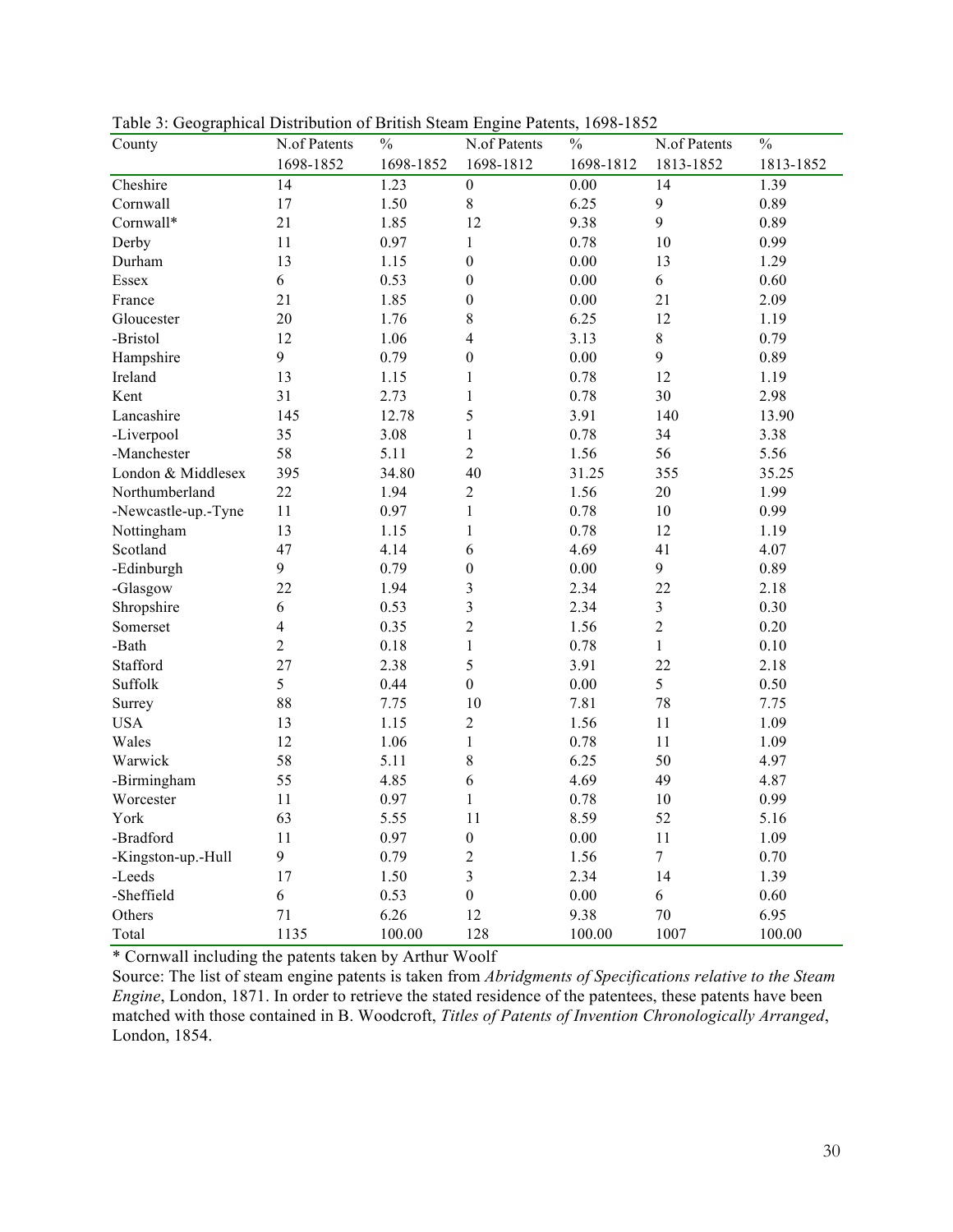Figure 1. US loom patents in force



Sources: Burke (1847) and USPTO. The data from 1816 through 1846 come from Burke (1847); we count patents described as looms, bobbins, cloth manufacture, and weaving and assume a 14 year term. After 1846, the patent counts come from the USPTO technology class database, dated December 2010. We include class 139, "Textiles: weaving," excluding subclasses less than 35 (Miscellaneous, Pile tufting, special-type looms), greater than 380 (mainly Fabrics), and 318-335 (Pattern Mechanisms). Because the classifications are different for the two data sources, we adjusted the counts after 1846 by the ratio of total patents granted in each database for the years 1836-46, when the two sources overlap.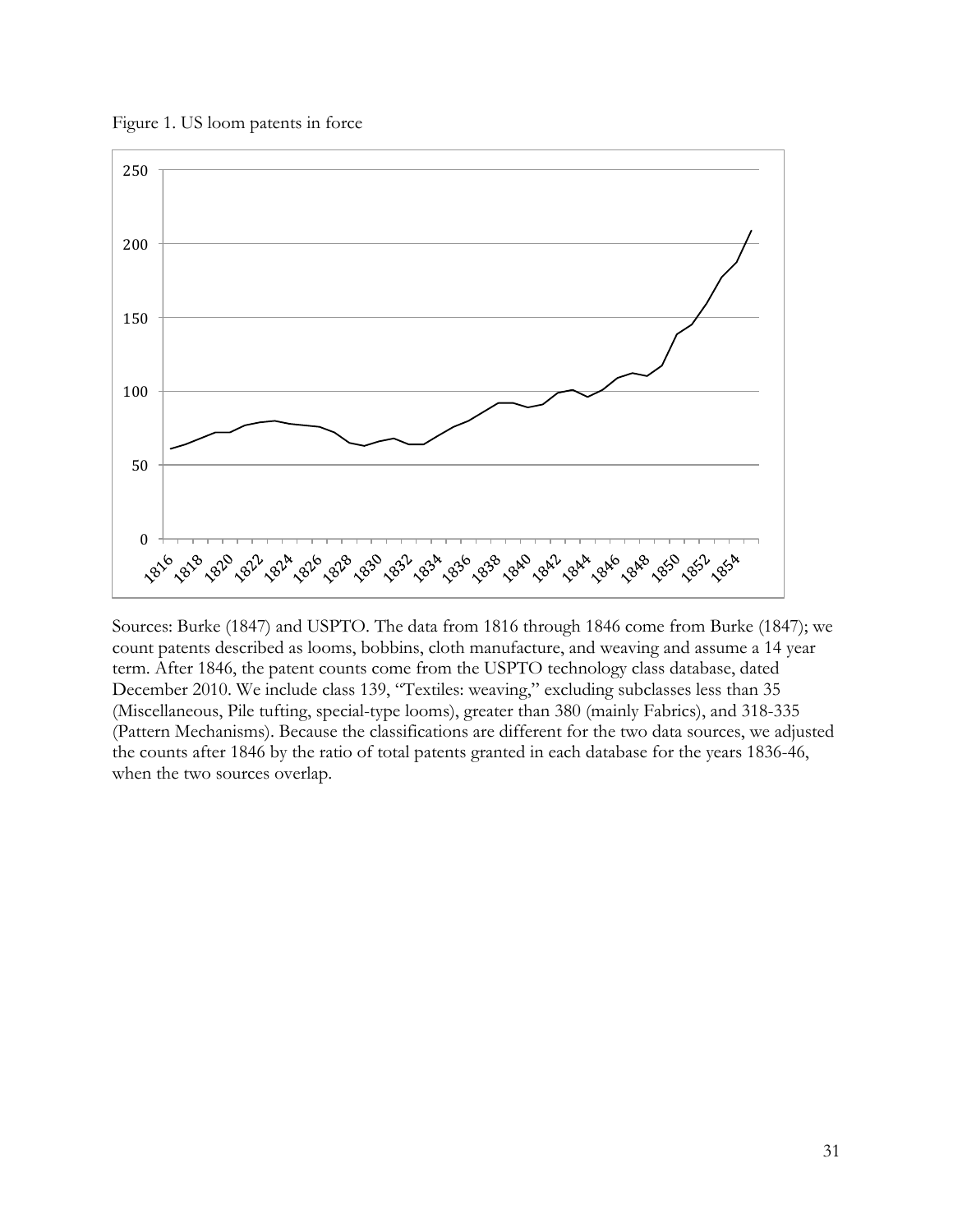

Figure 2: Duty of Cornish Engines (source: Nuvolari & Verspagen 2009)